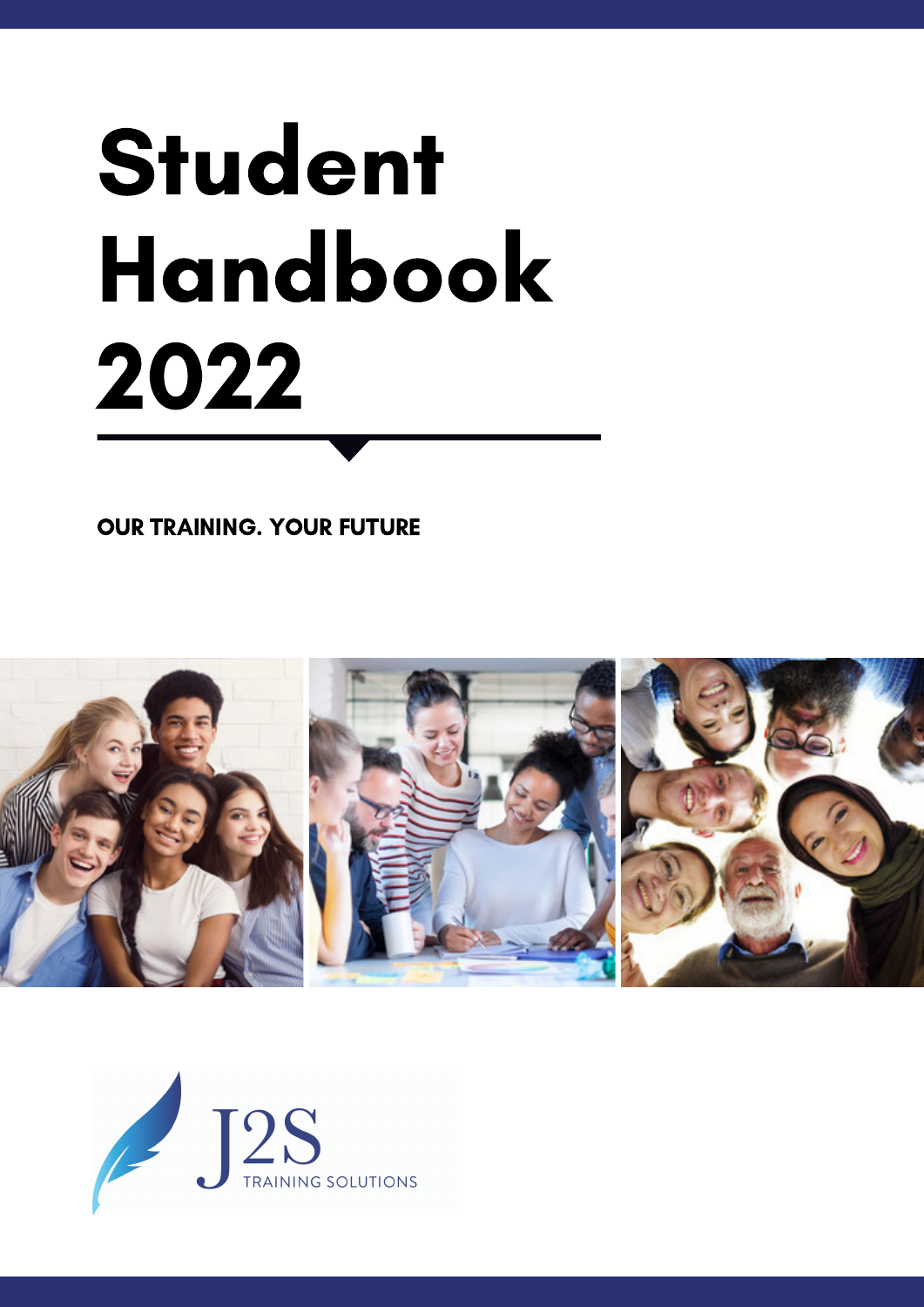

# <span id="page-1-0"></span>**About J2S Training Solutions Pty Ltd**

*J2S Training Solutions Pty Ltd* **(RTO Code: 90940; ABN: 66 107 687 196)**referred to in this document as "**J2S Training Solutions**", complies with the quality assurance and assessment standards agreed by Federal, State and Territory governments in Australia, under the Australian Quality Framework.

The registering authority, the Australian Skills Quality Authority (ASQA), monitors all RTOs and subjects each to regular external audits to verify adherence to these standards.

J2S Training Solutions offers qualifications, skillsets or Statements of Attainment against their various scopes of registration across Australia. This allows J2S Training Solutions to issue students that successfully complete the training programs with a nationally recognised qualification.

From time to time, J2S Training Solutions may also offer short non-accredited training courses which do not provide a nationally recognised qualification. You will be advised of the type of course you are enrolled in through both the course's promotional material and at the time of enrolment.

# Contact Details:

**Telephone:** 1300 818 121 **Email:** [info@j2s.edu.au](mailto:info@j2s.edu.au) **Web Site:** [www.j2s.edu.au](http://www.j2s.edu.au/)

# **Office:** Suite 602, 153 Walker Street North Sydney NSW 2060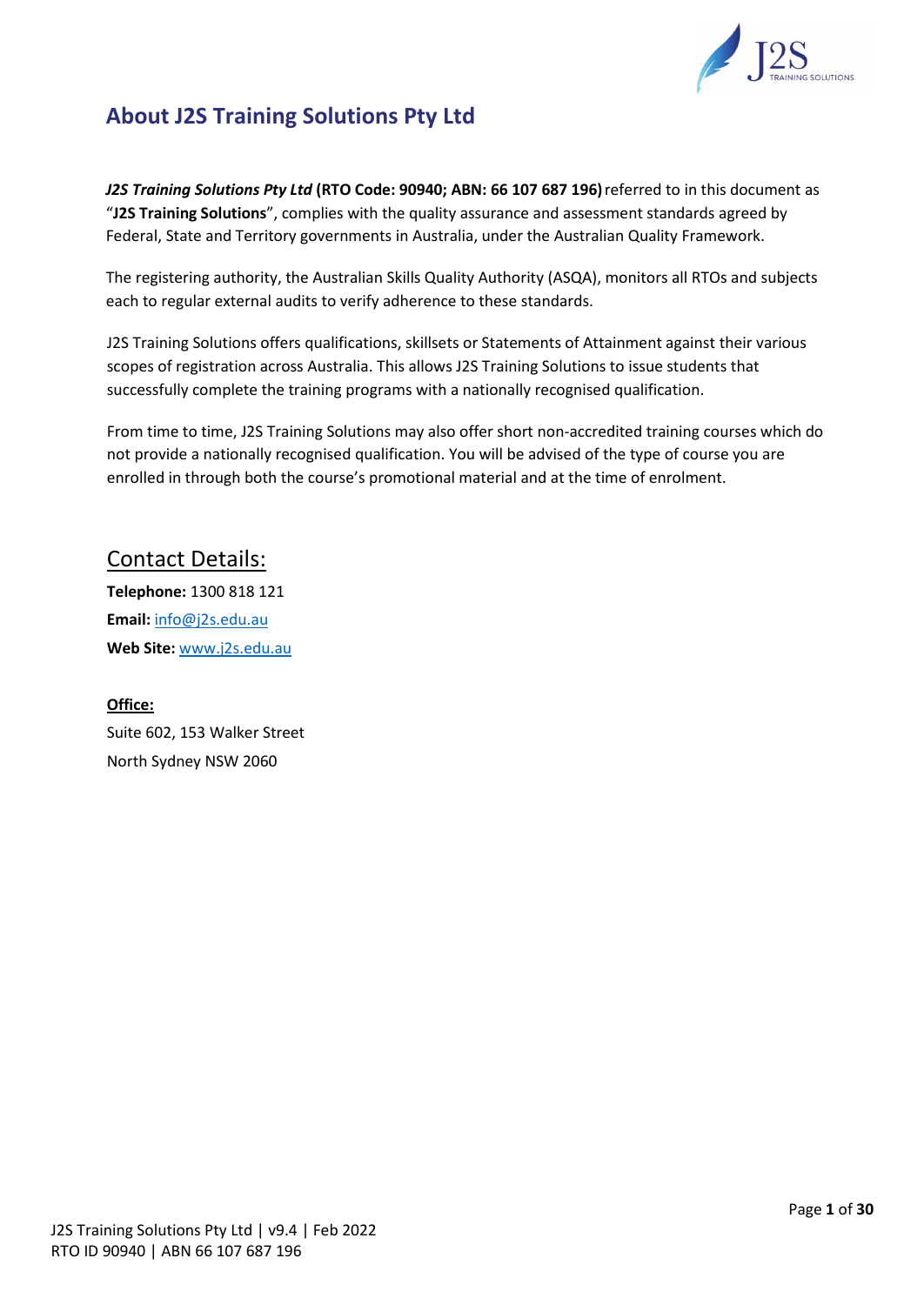

# **Contents**

<span id="page-2-0"></span>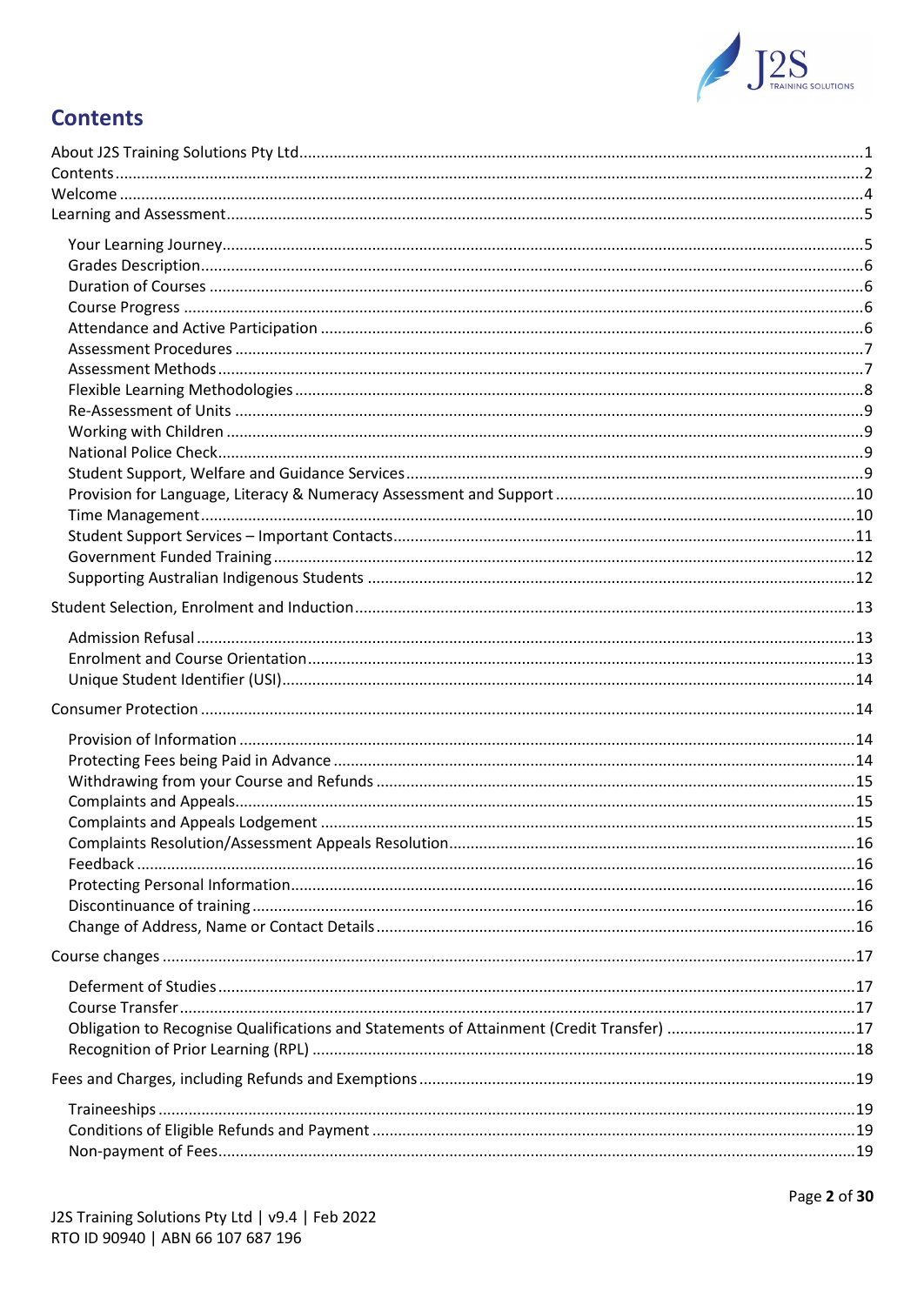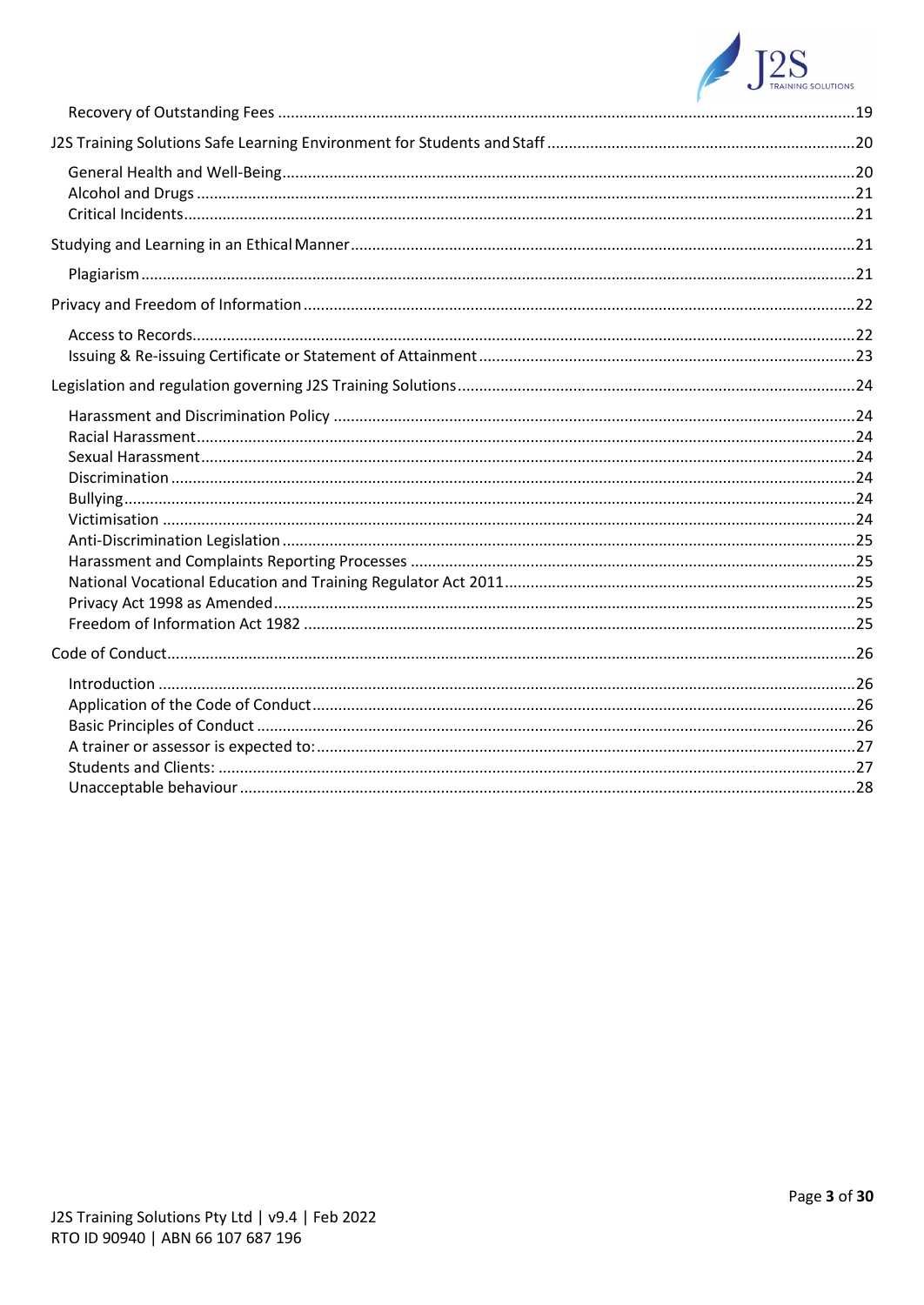

# <span id="page-4-0"></span>**Welcome**

We are very pleased to welcome you to J2S Training Solutions Pty Ltd (Registered Training Organisation Code: 90940). You would by now be either thinking about or have already enrolled with J2S Training Solutions to undertake a training program.

This handbook covers all aspects of being a student at *J2S Training Solutions Pty Ltd.* Our team is committed to providing a pleasant, friendly environment for the duration of your study.

This Student Handbook aims to answer frequently asked questions about our services, training and assessment, and our policies and procedures. The J2S Training Solutions team hopes you have a productive learning experience during your time here, one that is also fulfilling and fun!

Please take the time to carefully read through this handbook. We are sure it will answer most, if not all, of your questions. If you still have questions after reading this handbook, please do not hesitate to come and speak with us.

The J2S Training Solutions team is committed to ensuring you receive the training, assessment and support services that meet your individual needs. To achieve this, we need to know what your needs are. If at any point during your course you require any assistance or support, please discuss these needs with your trainer or our staff to help you.

If you have any special needs including language, literacy and numeracy, learning, mobility, visual impairment or hearing, you need to let us know as soon as possible, preferably at the start of the course. This will allow us to cater, as far as possible, for any of these needs. We assure you that any information you provide us in relation to your needs will remain confidential and will only be used to support you in your learning journey.

If, for any reason, J2S Training Solutions is unable to fulfil its agreement with you, we will issue a refund for any services not provided, as detailed in our policies and procedures on our website.

We wish you every success!

Simone Hopwood & Don Wilcox (Directors)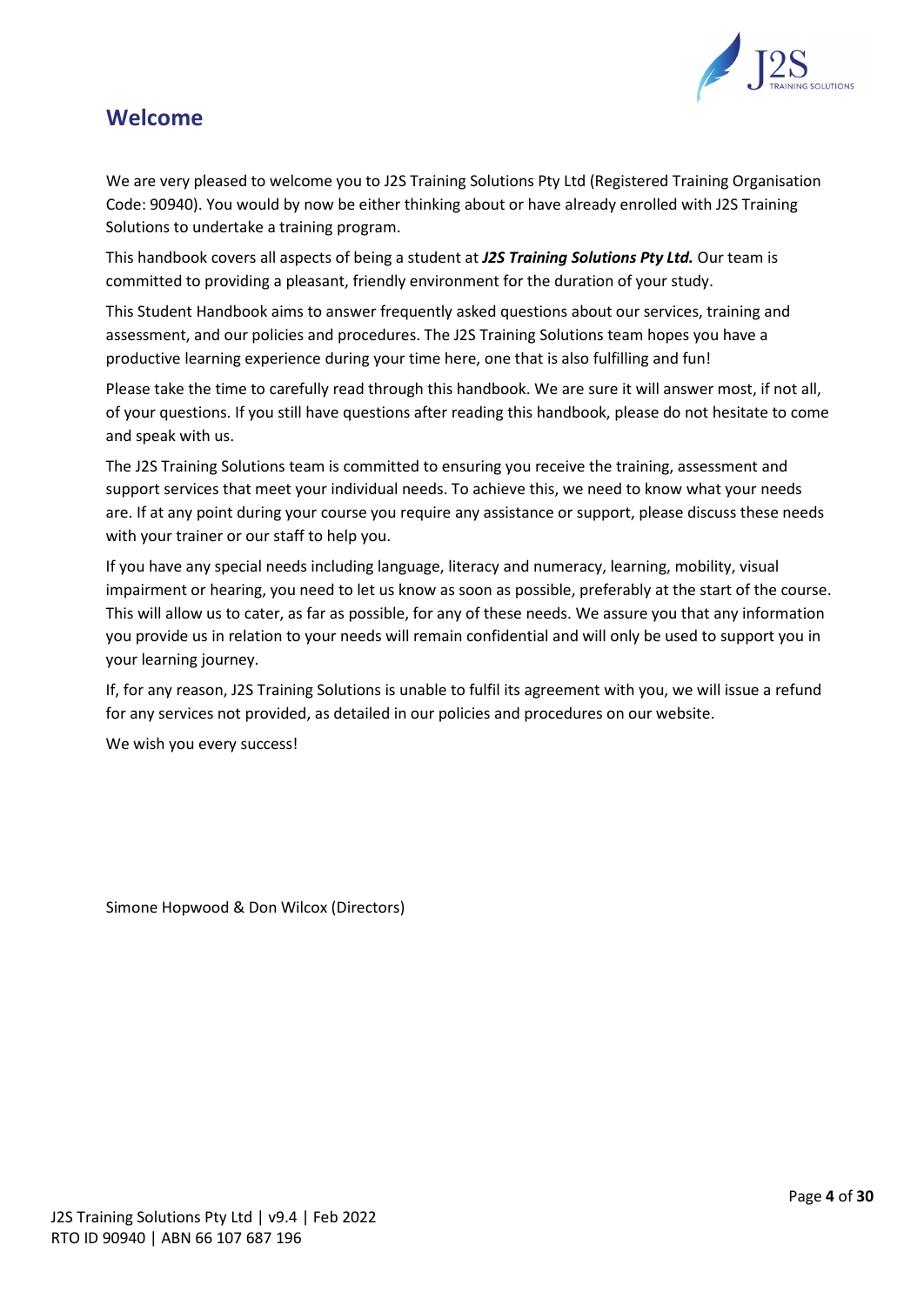

# <span id="page-5-0"></span>**Learning and Assessment**

## <span id="page-5-1"></span>**Your Learning Journey**

#### **Working within a Competency-Based Training and Assessment Framework for Accredited Qualifications**

As a provider of vocational education and training (VET) accredited programs, J2S Training Solutions delivers competency-based training and assessment. This means that you are assessed against industry determined competency standards that are set out in the related training package or accredited course. These competency standards (known as units of competency) describe the discrete work tasks and knowledge, as well as the technical and underpinning foundation skills, that a person needs to perform a task effectively in the workplace.

The student's ability to perform in a range of situations forms part of assessment and these skills are referred to collectively as the dimensions of competency, where the student must be able to demonstrate:

- **Task skills** completing tasks to the required standard.
- **Task management skills** managing several different tasks at once to complete the whole job function.
- **Contingency management skills** appropriately responding to problems and unforeseen events when completing a task.
- **Job/role environment skills** dealing with the responsibility and expectations of the work environment, such as working with others, interacting with clients and following procedures.
- **Transfer skills** transferring the skills and knowledge to different contexts/environments.
- **Foundation skills** a set of skills that also forms part of the assessment decision. Employability skills are those generic skills gained throughout work and life experiences that are required in most jobs by most of today's employers. A student must show they have these skills and can perform at a certain level as outlined in the competency standards. The employability skills are:
	- o Communication
	- o Teamwork
	- o Problem-solving
	- o Initiative and enterprise
	- o Planning and organising
	- o Self-management
	- o Learning and technology.

J2S Training Solutions offers vocational education in several disciplines, including Management and Business Services, Care Services and Transport and Logistics. J2S Training Solutions has policies and procedures to create a safe and healthy learning environment that is friendly, diverse and nondiscriminatory.

Our trainers are experienced industry professionals who are committed to supporting you in meeting your course requirements. All trainers are required to provide J2S Training Solutions with evidence of industry currency, competency and professional development throughout the year.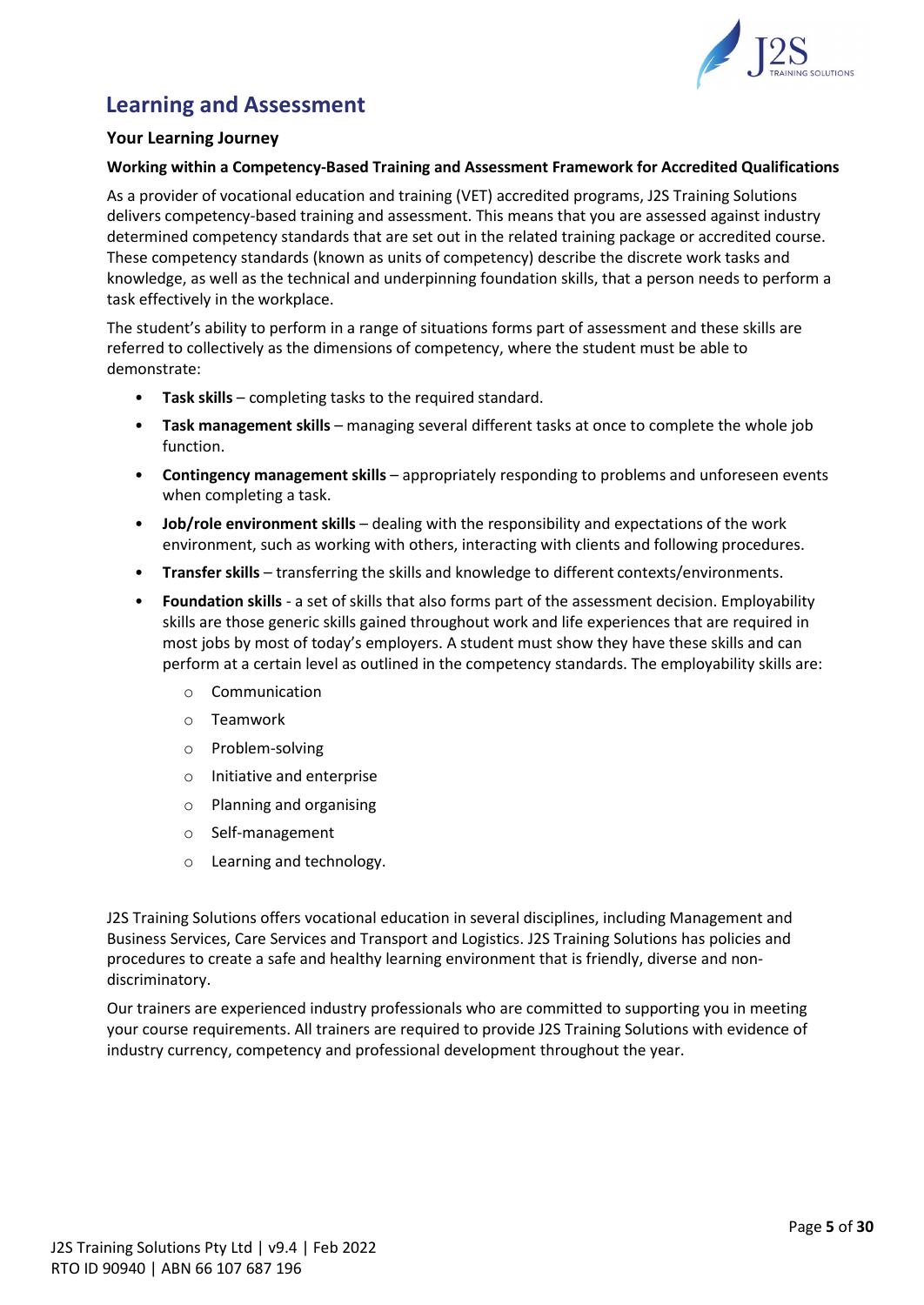

# <span id="page-6-0"></span>**Grades Description**

The following grades will be issued on your final Student Record of Training as part of your course certification. Further information about each is available within this Student Handbook.

- **Competent**: awarded when a student demonstrates the ability to perform skills and tasks that meet the training package requirements and industry sector standards.
- **Not Yet Competent**: awarded when a student does not yet have the ability to perform/demonstrate skills and tasks that meet training package requirements and industry sector standards.
- **Credit Transfer**: transfer credit for unit(s) obtained from any other RTO
- **Recognition of Prior Learning** (RPL): granted when a student successfully completes an RPL assessment for the unit of competency through the skills recognitionpathway.

#### <span id="page-6-1"></span>**Duration of Courses**

All enrolments have a maximum duration and you need to complete the course within the specified enrolment duration to avoid additional fees. Students who do not complete all units within the maximum timeframe will receive a Statement of Attainment listing the units they have completed.

#### <span id="page-6-2"></span>**Course Progress**

J2S Training Solutions aims to see all students' successes and to stay on track. We encourage all students to do the following:

- 1. Attend a minimum of 85% classes to learn from your trainer and fellowclassmates
- 2. Actively participate in your learning by asking your trainer questions and seeking clarification on topics, where needed
- 3. Always undertake self-study where required. This will be assigned by your trainer and may require you to access Internet.

#### <span id="page-6-3"></span>**Attendance and Active Participation**

A large amount of J2S Training Solutions' delivery of learning is undertaken in a classroom environment, supported with a range of student-led activities that reinforce and supplement the classroom experiences.

*Attendance* does not only mean being present in a face-to-face class for the duration of class, but also means agreed engagement in directed and self-directed learning activities, tutorial groups, online interactive classrooms, work placements, and other situations which requires a physical presence by the student. For students enrolled in the LMS [online *Learning Management System*], attendance means students must log into the LMS on a regular basis to coincide with the nominal hours for each unit.

*Active participation in learning* involves the student's demonstrated commitment to the learning tasks and activities. This could be engagement in, and completion of, online learning tasks within agreed timeframes; evidence of research into a topic for online group discussions, projects, portfolios; the willingness to engage in group or trainer sessions (e.g. blogs) and workplace learning activities. This also includes completing directed, self-directed activities and homework outside the class.

*Active participation in assessment* may be indicated by the student's efforts in gathering appropriate evidence, submitting and/or presenting an assessment on time and in the required format.

All students at J2S Training Solutions must abide by our Attendance Policy. Your attendance and active participation in all activities helps you to prepare for your assessments. Should you be absent from your class, it is your responsibility to contact either your Trainer/Assessor or J2S Training Solutions office to advise on the day of being absent, or earlier where circumstances allow. If you are ill, you may be asked to produce a medical certificate. **It is your responsibility to catch up on your missed work.**

You are preparing for the world of work whilst you are studying with J2S Training Solutions, so it is important to have made back -up plans to support you attending your training.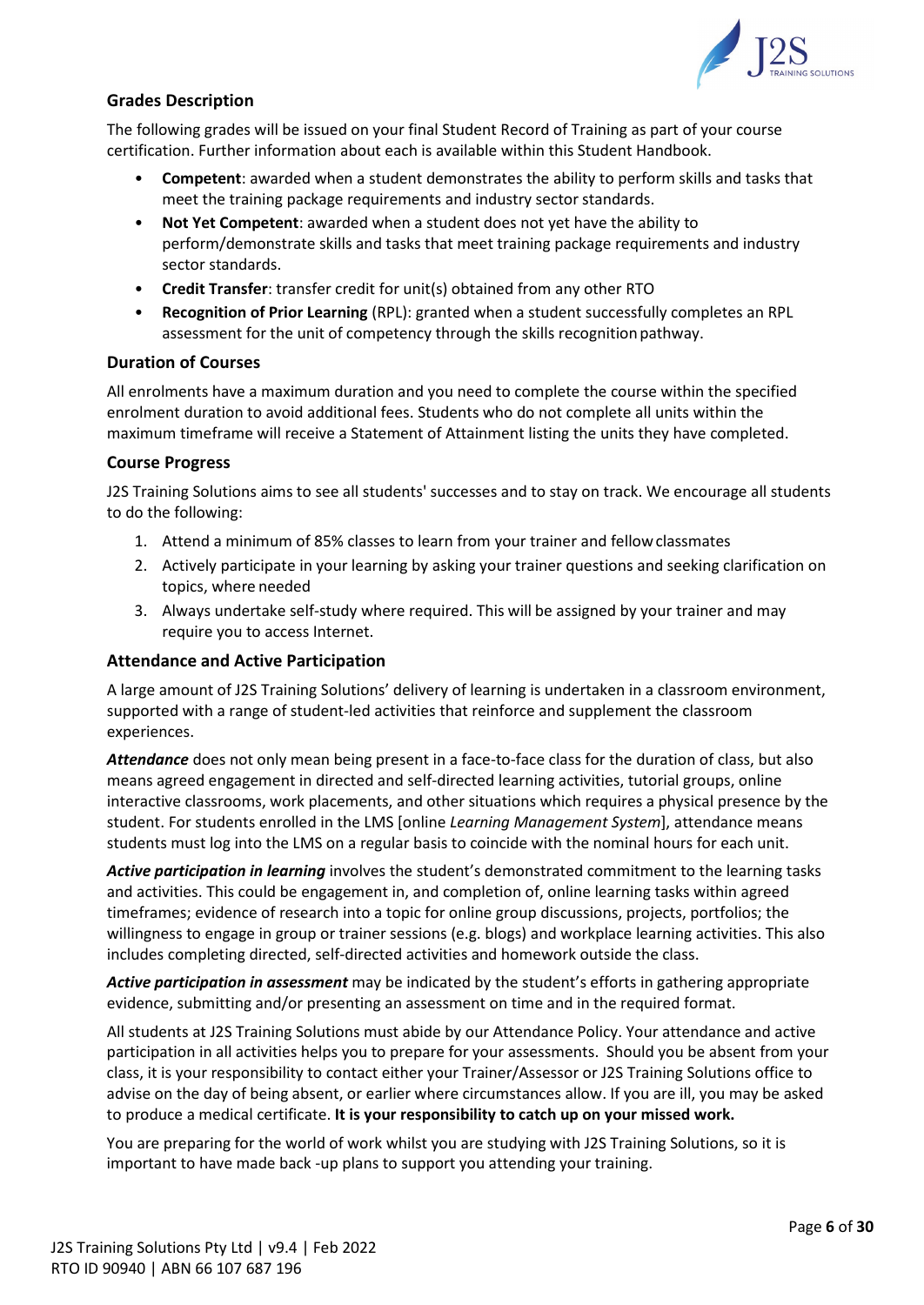

## <span id="page-7-0"></span>**Assessment Procedures**

During your study, you will be required to demonstrate you have gained the knowledge and skills required to receive the qualification. This process is broadly called "Assessment".

You will be informed at the commencement of your course the types of assessment you must complete. Students are assessed in a Competency Based Training (CBT) mode and must satisfactorily complete all assessment items to be rated as competent in a unit. This will include, where applicable, all theory and practical assessments.

Qualified trainers and assessors will be responsible for assessing your competence.

## **Assessors are required to:**

- Ensure assessments are fair, flexible, valid and reliable. Evidence collected is valid, sufficient, authentic and current
- Be proficient in the field of training, with relevant industry experience and to be up to date with assessment methods and appropriate procedures
- Be negotiable. Any request for reasonable adjustment needs to be justified and must uphold the integrity and the academic standard of the qualification. Reasonable adjustment may relate to the type of assessment and evidence required, assessment delivery mode, anti-discrimination principles, the needs and circumstances of the student
- Advise students, with sufficient time, regarding upcoming assessment(s)
- Provide students with the assessment criteria/context and purpose of the assessment
- Advise students of Recognition for Prior Learning (RPL) processes
- Make assessment decisions based on explicit evidence of competency
- Expedite assessment to avoid unnecessary delays, allowing for the readiness of the student.

#### <span id="page-7-1"></span>**Assessment Methods**

The following are some assessment methods which may be used to confirm your competency in your course. The details of your actual assessment methods will be provided in your training plan.

**Demonstration (role-play, simulations, scenario, on-the-job)** – Students may demonstrate practical application of knowledge and skills either in a work environment or simulated setting. The assessor will use a competency or observation checklist to check the student's demonstrated skills matching the essential performance criteria.

*Multiple choice assessment (online or face-to-face)* – this includes multiple choice, true/false and / or tick-a-box questions. They may be marked automatically by the LMS and provide the immediate feedback to the students; or to be marked by an assessor. These assessments focus on your learning topic knowledge which generally allow up to three attempts.

*Written assessments including case studies (online or face-to-face) - This requires a written response to* online or workbook questions. Responses may be entered on-line and sent to a queue in the LMS ready for an assessor to review; or assessors may mark the answers on person. The assessor will provide feedback to the student in the event of a response not being adequate to demonstrate complete understanding.

*Documentary evidence* – This includes spreadsheets/graphs, written or typed text documents, attached meeting minutes, sales results, emails, performance appraisals, projects or portfolios.

*Interview/Oral* – Responses provided to assessment questions; supplementary interview to fill any gaps in the assessment submission. Your assessor may need to supplement the assessment with appropriate additional interview or questions.

If you feel you are not ready to do the assessment at the assigned time, a future assessment date can generally be organised. You will need to consult with your assessor prior to the assessment date, along with your employer/supervisor if the assessment is to be conducted in the workplace.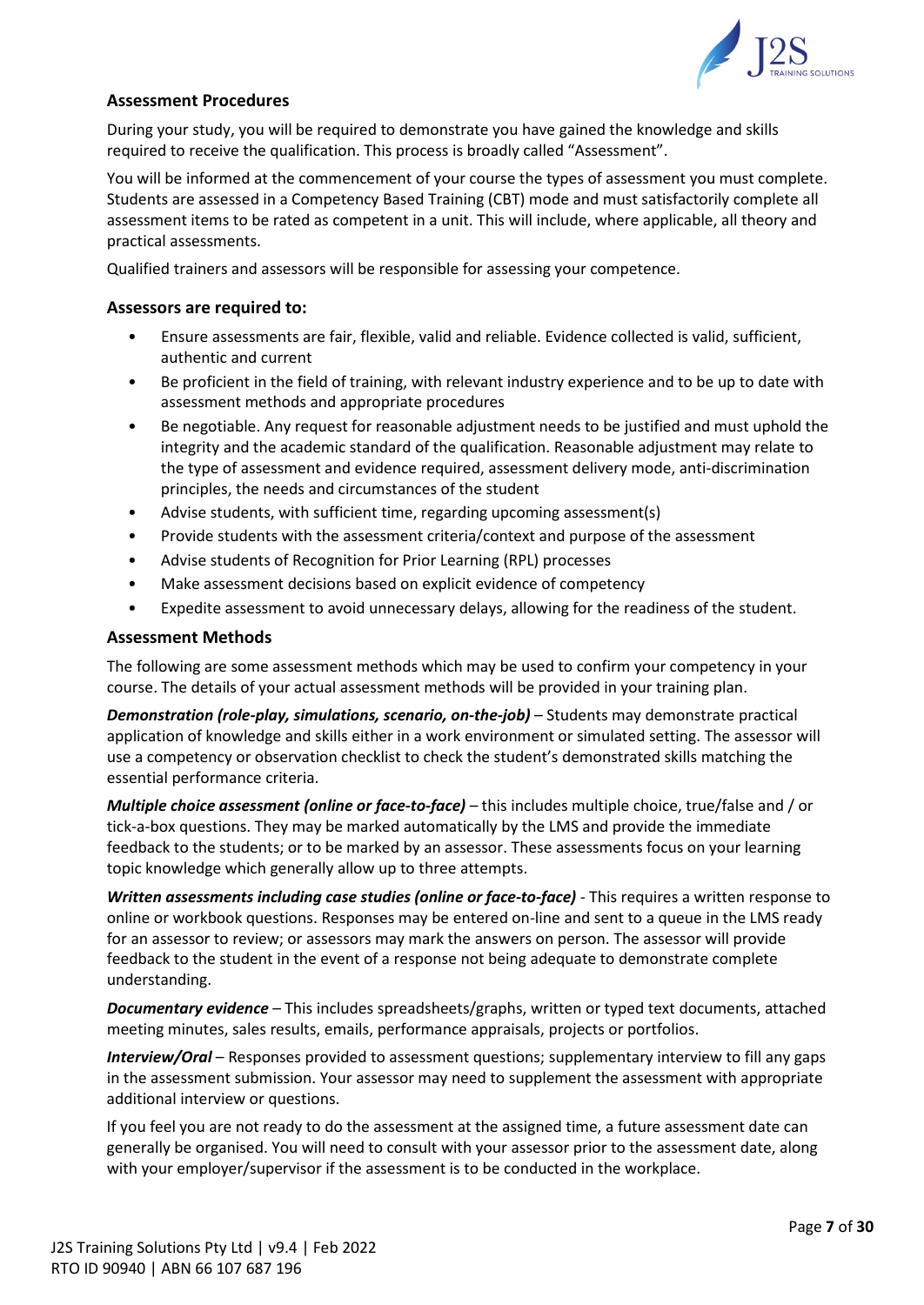

Where your result in a unit is '*Not Yet Competent*', you can discuss with your trainer/assessor the options of re-assessment or give you the further training opportunity.

## **Students are required to:**

- Identify all requirements to be deemed competent in a unit of competency
- Be familiar with the mechanisms within J2S Training Solutions for seeking assistance and advice in relation to problems in meeting assessment timeframes, withdrawal from a course and/or unit of competency and special consideration due to illness or other misadventure
- Understand practicing academic integrity plagiarism, cheating or collusion will not be tolerated and can result in an academic fail
- Accept fair, helpful and timely feedback on assessment tasks, including performance evaluation and course progression or unit of competency
- Be familiar with the Complaints and Appeals Policy and Procedure which includes the procedures for appealing academic decisions, as outlined on our website or in the Student Handbook
- Bring pen, paper and folder to class and any other materials as directed by your trainer
- Be suitably dressed for work placement should this be required.

# <span id="page-8-0"></span>**Flexible Learning Methodologies**

J2S Training Solutions recognises the principles and benefits of providing flexible approaches best suited to your individual learning style, job role and personal situation. Our programs are designed to maximise the opportunity for students to access learning content and assessments. Learning methodologies offered to enterprises are based on Industry/Employer consultation, enterprise training needs and are contextualised for individual enterprises as well as the required job role.

The following learning methods are examples of what may be used for our courses:

*Self-paced, online learning* **-** Individual log-ins for the Online Learning Management System (LMS) allows students to undertake their learning and assessments at own pace, and own time, to fit with their other study or work commitments. We provide both written and verbal instructions to support students in logging on and commencing the program. Our student support team also provides telephone and general (non-academic) support.

Each student will be allocated to a trainer/assessor for academic support. This provides you greater opportunity for immediate interactive feedback and allows trainers to adjust assessments to individual needs, where appropriate. The online LMS provides current information on each individual student's progress and automated updates on your training plan.

*Facilitated training sessions* **-** Facilitated training sessions, either face-to-face workshops or group sessions via electronic (e.g. Skype), may be offered to students as part of their course. A group setting facilitated by trainers provides opportunity for interactions and sharing learning experience in the workplace (including one-to-one visits and workshops).

Most our courses, in particular a traineeship, you will gain your practical work experience through onthe-job training and simulation. You will be assessed in relation to your workplace activities by your supervisor and our trainer.

You may also be required to attend training sessions/workshops at your worksite or off-site. Your trainer or supervisor will advise the type and scheduling if attendance is required at training sessions. Where there is a workplace training component, you will be issued with a Workplace Learning Log. You and your workplace supervisor will be required to regularly complete the Log to record the learning activities you complete in the workplace. It is essential that you complete the workplace component as part of your assessment.

If you are not employed, your study program may require you to undertake compulsory or voluntary work experience to demonstrate practical skills and competence. You will be assigned or advised about suitable places in industry where you can undertake practical components of your training and assessment. This will also require recording of workplace activities into a workplace log to be considered as part of your assessment.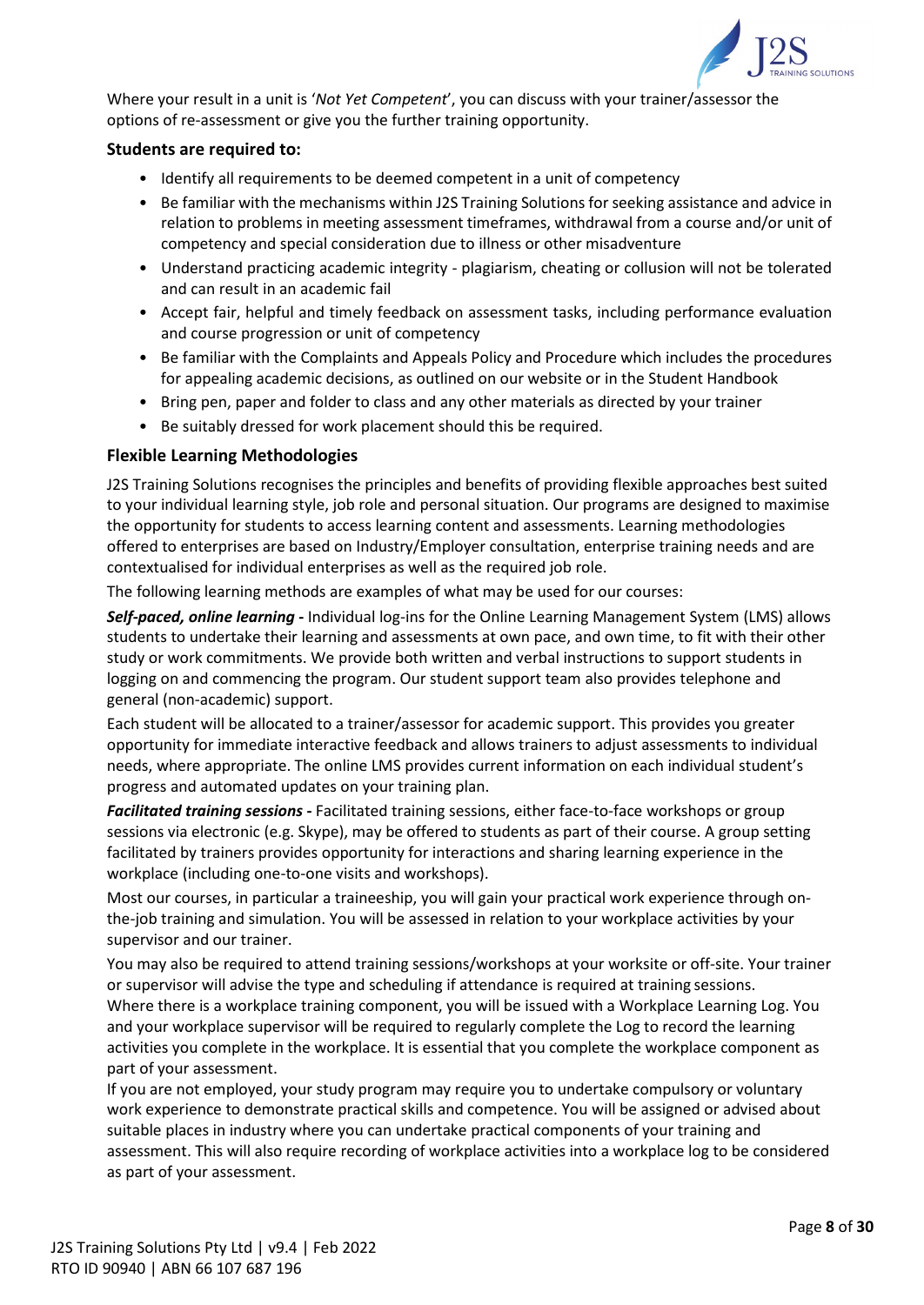

## <span id="page-9-0"></span>**Re-Assessment of Units**

A Student who is deemed '*Not Yet Competent*' in a unit has the right to be re-assessed. You are ensured to be satisfied with the fairness and accuracy of our assessment processes.

Students will need to repeat the unit where they have been deemed '*Not Yet Competent*' after a reassessment attempt. To achieve competency after a re-attempt, an additional assessment is required, J2S Training Solutions reserves the right to charge an additional unit re-enrolment fee.

J2S Training Solutions provides students the opportunity of two (2) attempts to complete a unit of competency. However, if the student still deemed as 'Not Yet Competent' on the second attempt, he/she will be required to participate in further training and to be re-assessed. This will attract an additional fee as outlined on the website, se[e Fees & Charges.](https://2cc4e78e-c485-4b1f-928d-3e093e7325a2.filesusr.com/ugd/1cc392_683c0908b58f4f929b4874034192ead7.pdf)

If a student has been advised after the second attempt to be '*Not Yet Competent*', but not satisfied with the result depending on the reasonable proof, the student may query or appeal (See *[Grievances,](https://2cc4e78e-c485-4b1f-928d-3e093e7325a2.filesusr.com/ugd/e3fe40_15064cb7f0614b4a9e71dcdcdc748dbf.pdf)  [Complaints & Appeals](https://2cc4e78e-c485-4b1f-928d-3e093e7325a2.filesusr.com/ugd/e3fe40_15064cb7f0614b4a9e71dcdcdc748dbf.pdf)* on the website or this handbook).

#### <span id="page-9-1"></span>**Working with Children**

Students participating in practical training in a workplace where they have direct contact with persons under 18 years of age in designated child-related employment areas, must complete a *Prohibited Employment Declaration* form on enrolment.

Eligibility for participation in some programs is based on information obtained through screening checks. Students participating in practicum placement which involves direct contact with children under 18 years of age without the presence of a qualified supervisor will be subject to a *Working with Children Check* as required by the State in which they are located.

#### <span id="page-9-2"></span>**National Police Check**

There are various qualifications that require work placement as a compulsory component of training It is now a mandatory requirement of Australian Skills Quality Authority (ASQA), state, territory and industry regulatory to have a clear and current National Police Check. In this circumstance, you will be required to undergo a National Police Check prior commencing work placement. **If you have a record of violent or sexual crime, fraud or theft, you will not be able to access the facilities and therefore would not be able to complete the qualification**.

#### <span id="page-9-3"></span>**Student Support, Welfare and Guidance Services**

Our trainers and student support staff are available to guide you towards your learning success. If you are having difficulties with the course material, managing your time, commitment your course, or any other academic related matter, do not hesitate to speak with our staff.

Support is provided to all students. The aim of this support may, within reason, include monitoring your progress, assisting with any learning or technical issues that may be hindering your progress, reviewing your training plan timelines and discussing planned activities.

If you are away from your studies, our Student Engagement Officer will contact you, usually via telephone, to determine the reason. Please use the opportunity to advise them of any barriers or concerns that may be hindering your attendance. Remember, we are here to support you moving closer to achieving your career goal by completing this course.

Trainees undertaking their training in the workplace will be regularly monitored by their trainer or supervisor. Trainers may conduct over-the-phone oral interviews or assessments and may schedule face-to-face workplace visits.

We allow reasonable adjustments within ASQA guidelines. Adjustments may be made for students with:

- English as a second language
- Language, literacy or numeracy needs
- Sensory diminished capacity
- Physical or intellectual disabilities.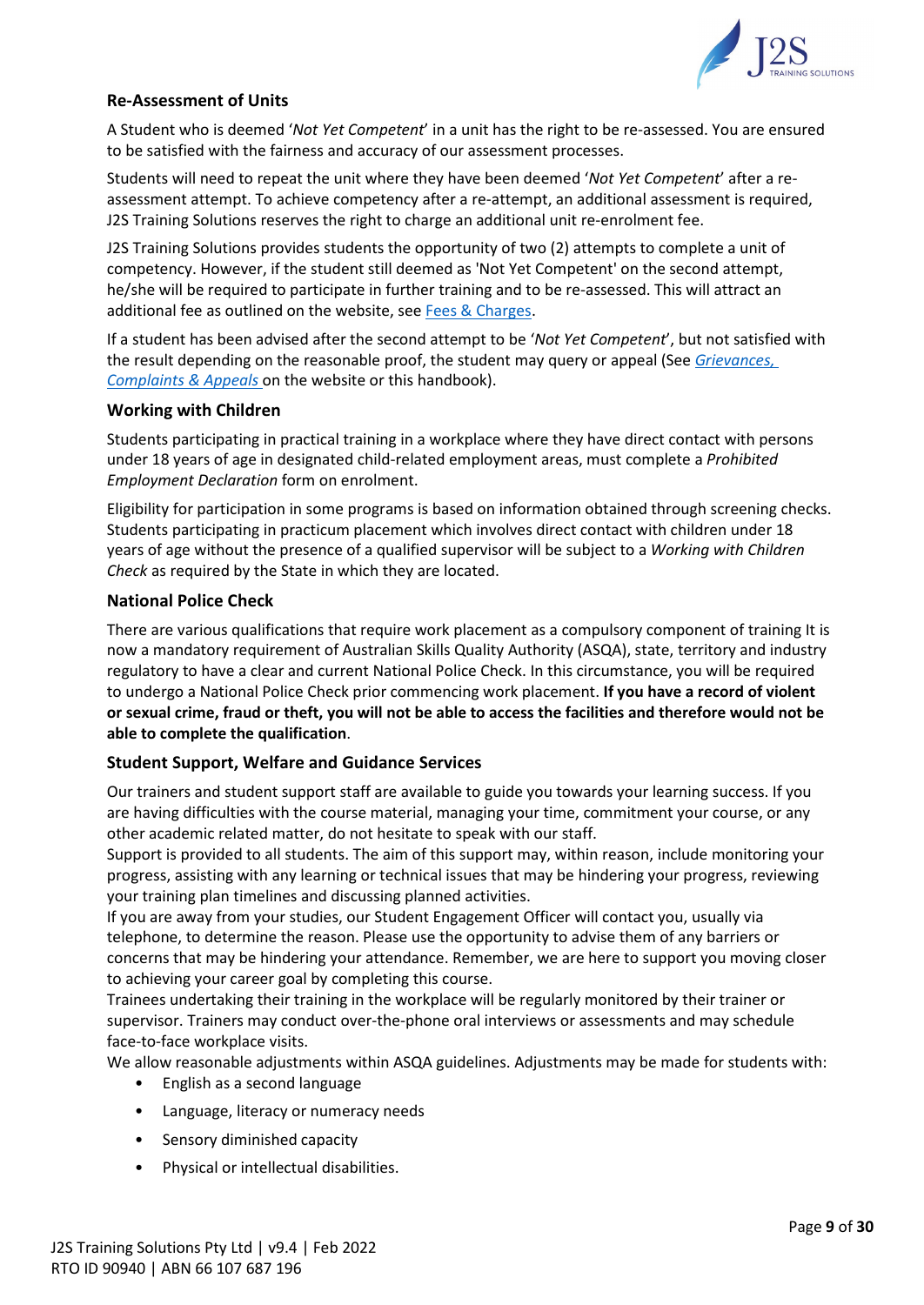

Modification or adjustments may be made to the:

- Learning materials and methods suitable to the student
- Physical environment and equipment
- Procedures for conducting assessment
- Evidence gathering techniques
- Number of opportunities to submit assessments and sit exams
- Timing of assessment or exam.

If you require support during your learning journey, please contact J2S Training Solutions office or your trainer as soon as possible.

## <span id="page-10-0"></span>**Provision for Language, Literacy & Numeracy Assessment and Support**

The term '*language, literacy and numeracy*' (LLN) is defined as an individual's ability to read, write and speak in English, compute and solve problems at levels of proficiency necessary to function in the workplace and in social, to achieve one's goals, develop one's knowledge and potential.

As LLN skills are essential for workplace performance, students are asked to undertake an LLN preassessment to identify any needs that may impact on their course progress or outcomes. LLN assessment is conducted at the appropriate qualification level. LLN may be assessed in writing, online and/or by interview. The outcome of LLN assessment remains in the student's file as evidence. Should a student demonstrate the needs for assistance, further detailed assessments may be made.

Where the level of LLN skill identified the student at risk of unsuccessful completion of the course/program, a discussion will be held with the student to advise them if it is considered necessary to defer the enrolment until further skill development is undertaken, or if a different course may be more applicable. If the student is in a traineeship the employer will also be consulted.

#### <span id="page-10-1"></span>**Time Management**

Whether you are undertaking online flexible learning or face to face training, well-developed time management skills are the foundation of good study habits. We will assist you by establishing a program timetable (Training Plan) at the beginning of the course and supporting you to achieve this. Here are some hints to help you manage your time:

- Think about and identify the chunks of wasted time in your daily or weekly activities
- Set a realistic goal of what you want to achieve and by when you want to achieve it (it may be to complete workbook exercises or an online assignment). Let your trainer know if your program timetable is not realistic for your circumstances
- Write a To Do list of the things you need to do to achieve your goal
- Schedule a set time (preferably at least weekly) to complete each of the tasks
- Gather information you need to complete the tasks
- Allow some time for creative thinking and brainstorming
- Don't be distracted by new unplanned task which comes along
- Recognise the causes of procrastination and keep this under control
- Put your ideas and decisions into action execute the plan seek feedback to make improvement
- Keep a time log to show where your time management plans went astray
- Evaluate how you went and where you can make further time management improvements.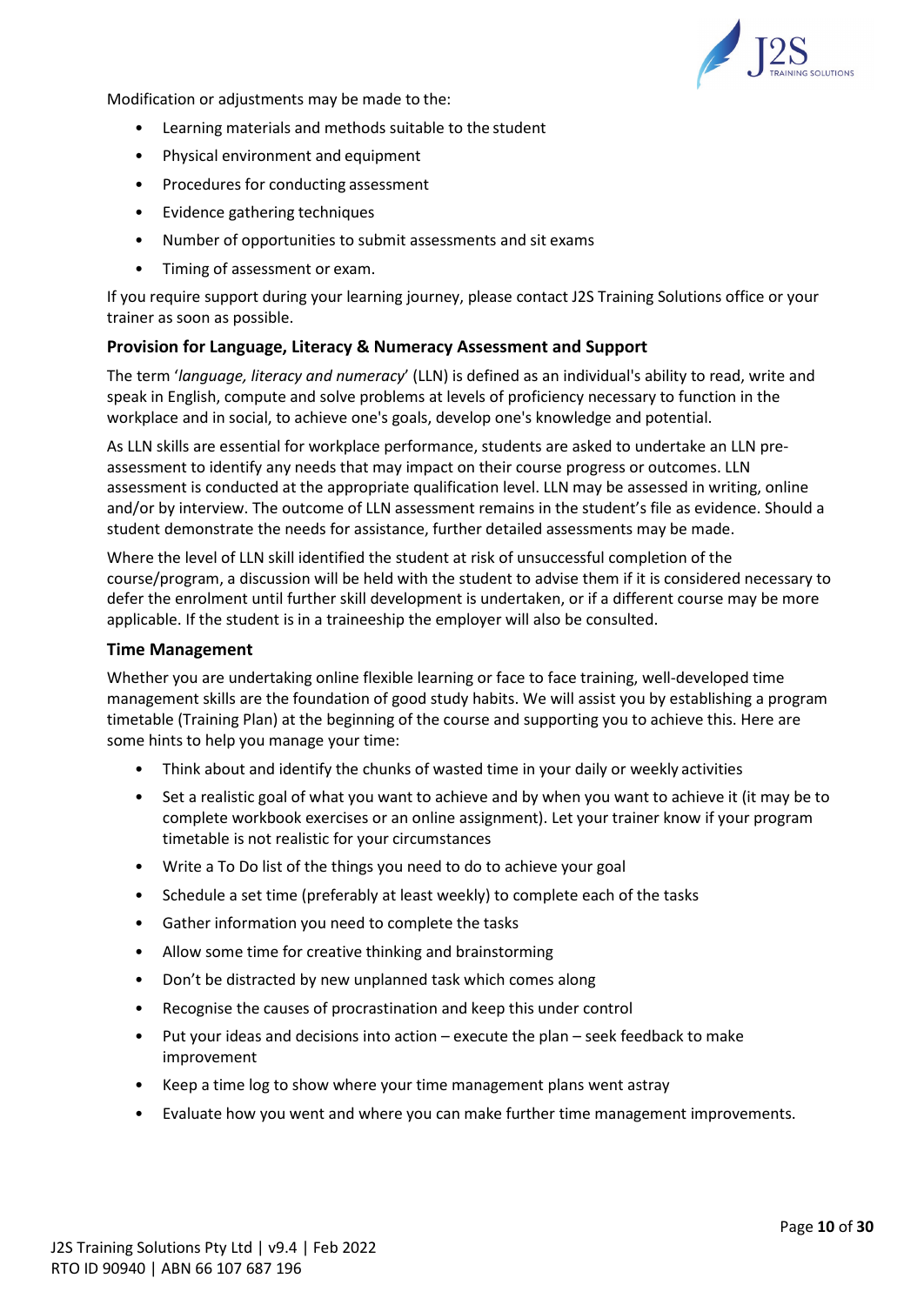

## <span id="page-11-0"></span>**Student Support Services – Important Contacts**

For assistance, please contact J2S Training Solutions' staff:

| Support to achieve your study goals.<br>e.g. Study skills, Language/Literacy/<br><b>Numeracy Support</b> | J2S Training Solutions Student Engagement<br>Officer<br>Phone 1300 818 121 (Mon - Fri 9:00am - 4:00pm)                                                 |
|----------------------------------------------------------------------------------------------------------|--------------------------------------------------------------------------------------------------------------------------------------------------------|
| <b>Making a complaint</b>                                                                                | Chief Executive Officer<br>Phone 1300 818 121 (Mon - Fri 9:00am - 4:00pm)                                                                              |
| Requesting an assessment appeal                                                                          | Speak to you trainer and request a review.<br>Alternatively, contact J2S Training Solutions office.<br>Phone: 1300 818 121 (Mon - Fri 9:00am - 4:00pm) |

Students with LLN needs may also wish to contact:

- Australian Council of Adult Literacy on (03) 9469 2950[. http://www.acal.edu.au](http://www.acal.edu.au/) or email [acal@pacific.net.au](mailto:acal@pacific.net.au)
- NSW Adult Literacy and Numeracy Council on 1300 655 506
- Reading Writing Hotline 1300 6 555 06<https://www.readingwritinghotline.edu.au/>

Students requiring urgent non-academic help when J2S Training Solutions is closed, may consider accessing the following services:

- Emergency Services (Police, Ambulance, Fire) on 000
- 24-hour Telephone Counselling Distress Call on 1300 364 454
- Lifeline on 131 114
- Salvo Care Line on (02) 9331 6000 or outside Sydney 1300 36 3622
- Salvo Prevention Crisis Line on (02) 9331 2000
- Men's Line Australia on 1300 789 978
- Sexual Assault Helpline on 1800 010 120
- Domestic Violence DV LINE on 1300363 550
- Alcohol and Drug Information Service on 1800 177 833
- Victims of Crime Support Line Victims Support Service on (02) 8688 551/1800 633 063 (8am 5pm)
- Mental Health Services telephone the Mental Health Access Line on 1800 636 825 (free call)
- Centrelink 13 10 21 or http://www.centrelink.gov.au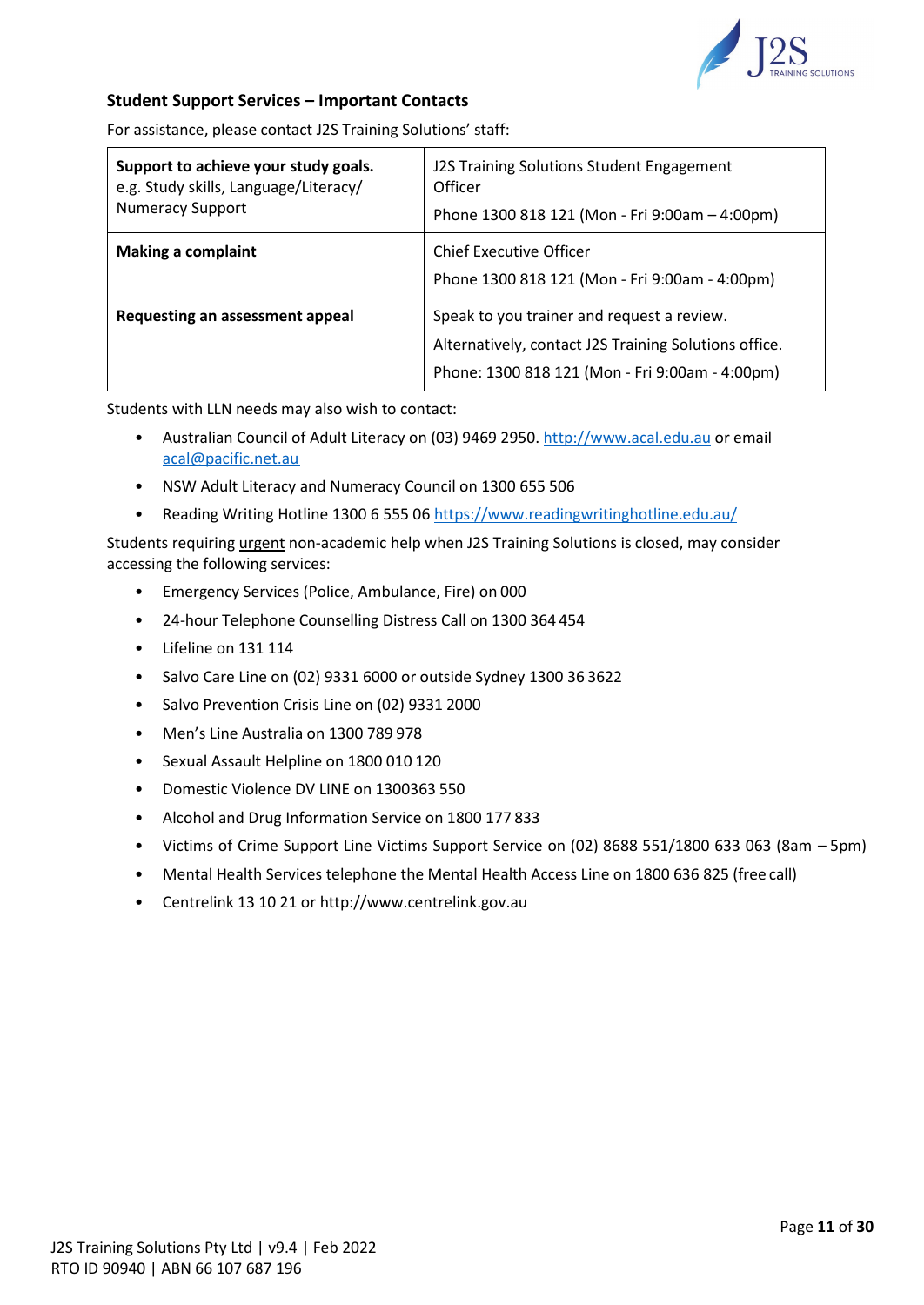

# <span id="page-12-0"></span>**Government Funded Training**

Students (or their employers) may be eligible for funding support from the State or Commonwealth Governments under a range of training support and incentive programs. Applicants for J2S Training Solutions courses are made aware of funding opportunities and what funding is provided by the Government accordingly, as well as exemptions/concessions that may apply.

J2S Training Solutions available government funding schemes (which change from time to time) includes:

- Smart and Skilled Program (NSW only)
- Certificate 3 Guarantee/Higher Level Skills (QLD only)

J2S Training Solutions' representative will discuss the eligibility criteria, fees and Refund Policy and any further funding information for these schemes with you prior to your enrolment.

#### <span id="page-12-1"></span>**Supporting Australian Indigenous Students**

The following services may be of assistance to Indigenous students:

**Link-Up NSW** <https://www.linkupnsw.org.au/> Link-Up (NSW) Aboriginal Corporation was founded in 1980 to assist all aboriginal people who had been directly affected by past government policies. Link-Up (NSW) runs five programs:

- o [Reunification Program](http://linkupnsw.org.au/reunification-2/) [\(https://www.linkupnsw.org.au/reunification/\)](https://www.linkupnsw.org.au/reunification/)
- o [Family-Link](http://linkupnsw.org.au/family-link-2/) [\(https://www.linkupnsw.org.au/family-link-2/\)](https://www.linkupnsw.org.au/family-link-2/)
- o [Hidden Carers](http://linkupnsw.org.au/hidden-carers/) (https://www.linkupnsw.org.au/hidden-carers/)
- o [Community Builders](http://linkupnsw.org.au/community-builder/) (https://www.linkupnsw.org.au/community-builder/)
- o [Royal Commission Counsellor](http://linkupnsw.org.au/royal-commission-counsellor/) [\(https://www.linkupnsw.org.au/royal-commission-counsellor/\)](https://www.linkupnsw.org.au/royal-commission-counsellor/)

#### **Department of Human Services – Indigenous Australians**

<https://www.humanservices.gov.au/individuals/indigenous-australians>

Payment and Service finder is found at this link to help you locate services such as:

- o Centrelink
- o Medicare
- o Child Support

#### **Nepean Community Centre**

<https://www.nepeancommunity.org.au/>

Email: [info@nepeancommunity.org.au](mailto:info@nepeancommunity.org.au)

Facebook:<https://www.facebook.com/NepeanCommunity/>

Koolyangarra Aboriginal Child & Family Centre, 1 Kington Place, Cranebrook NSW 2749

Ph: 02 4729 3907.

Postal Address: PO Box 17, Cranebrook NSW 2749

#### **Aboriginal Employment Strategy (AES)**

AES offers a unique service to support Aboriginal and Torres Strait Islander people into careers and walks along with them during their employment journey to provide advice, mentoring and other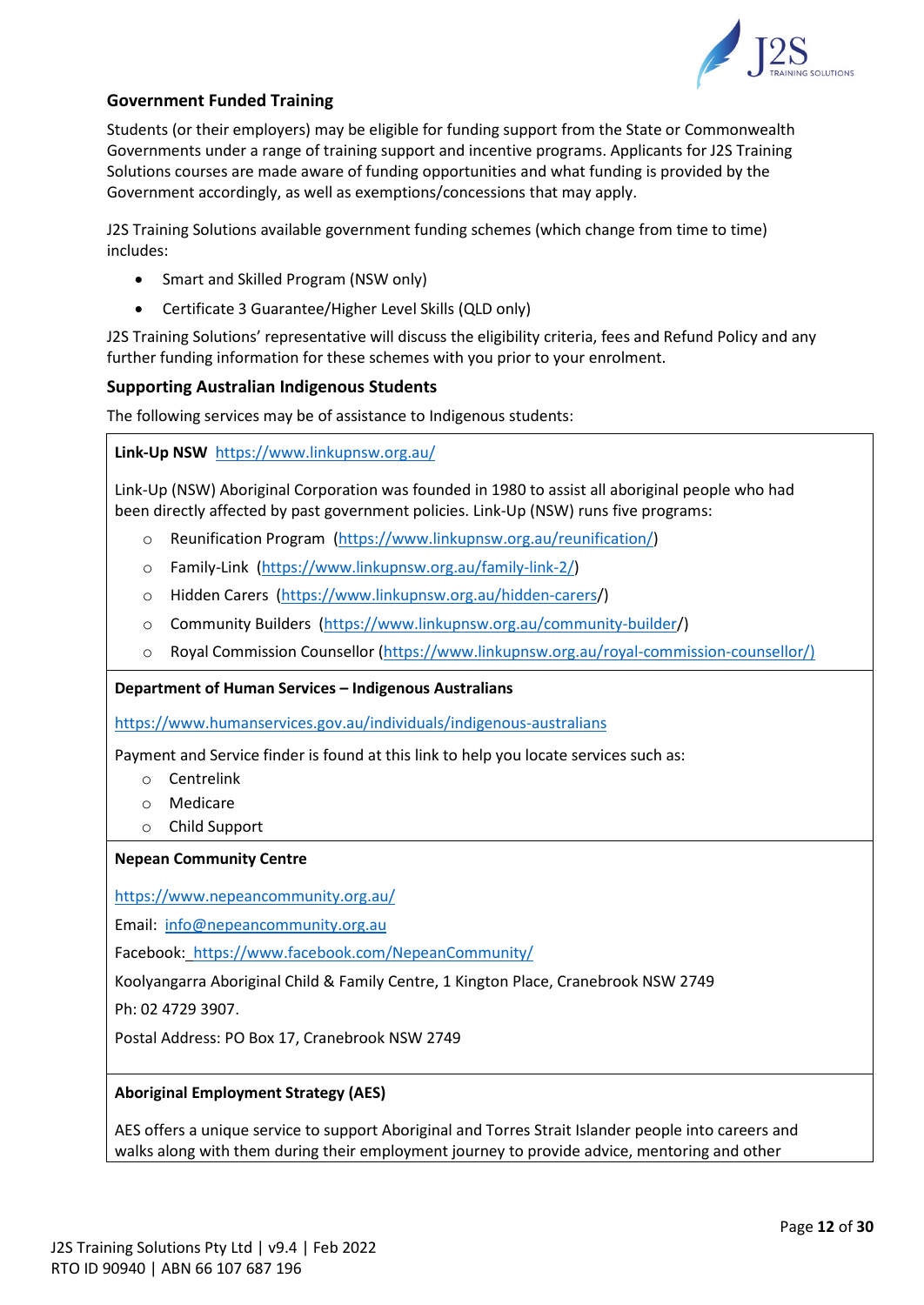

specialist support. Address: Suite 3, 295 High Street, Penrith NSW 2750 Phone: 9852 2700 Facebook: <https://www.facebook.com/AESPenrith/>

J2S Training Solutions Student Engagement Officer can assist and support you in your learning journey with us. Phone: 1300 818 121 between the hours of 9:00am-4:00pm

# <span id="page-13-0"></span>**Student Selection, Enrolment and Induction**

J2S Training Solutions is committed to ensuring that student selection processes are fair, equitable and consistent with workplace performance, competency level, the requirements of the government specified Training Packages and relevant curriculum requirements. Depending on the program, we will also review your eligibility to access a government subsidised place, as each funded program has differing eligibility criteria. If you are not eligible, the J2S Training Solutions team will advise you of other fee payment options, for your consideration.

We do not discriminate on grounds of gender, ethnicity, religion, political belief, family responsibility, sexuality, social or educational background.

Enrolment criteria in selected courses or programs may have entry or pre-requisite requirements which are clearly publicised. Pre-entry assessment are used to determine whether applicants have appropriate LLN skills to enable a successful outcome in their chosen course.

Selection into training programs is based upon the student:

- Satisfying applicable funding body criterion or opting for fee-for-service arrangements
- Meeting required pre-requisite qualifications and experience, including LLN skills
- Agreement to abide by the organisation policies, procedures and code of conduct, as outlined in this Student Handbook
- Payment of any initial and agreed fees and charges.

# <span id="page-13-1"></span>**Admission Refusal**

Applicants refused admission to the course can submit an appeal. Applicants should contact J2S Training Solutions office directly or refer to the grievance and appeals process located in this handbook.

# <span id="page-13-2"></span>**Enrolment and Course Orientation**

Students are required to complete an Enrolment Application form. When your enrolment application is received, it is assessed, and you will be advised of your acceptance or non-acceptance into the course. Induction and orientation are provided to students at enrolment.

All students must participant in course induction or orientation prior to starting their training program either in person or over the phone. Induction includes a brief review of information contained in this handbook – it is important that you have read through this handbook and are ready with any questions. Other information provided will include enrolment details, terms and conditions, course/program structure, training plan (where an accredited course is undertaken), training facilities, resources, attendance/participation requirements, assessment procedure and the additional support services we provide. Training plans are your study contract and these may be updated as you proceed through your course, but only with your permission. If you have any questions or are not sure about any aspect of your course before you begin your training, please ask your trainer or Student Engagement Officer for further information. You will most likely meet your trainer/s either face-to-face or through online communications.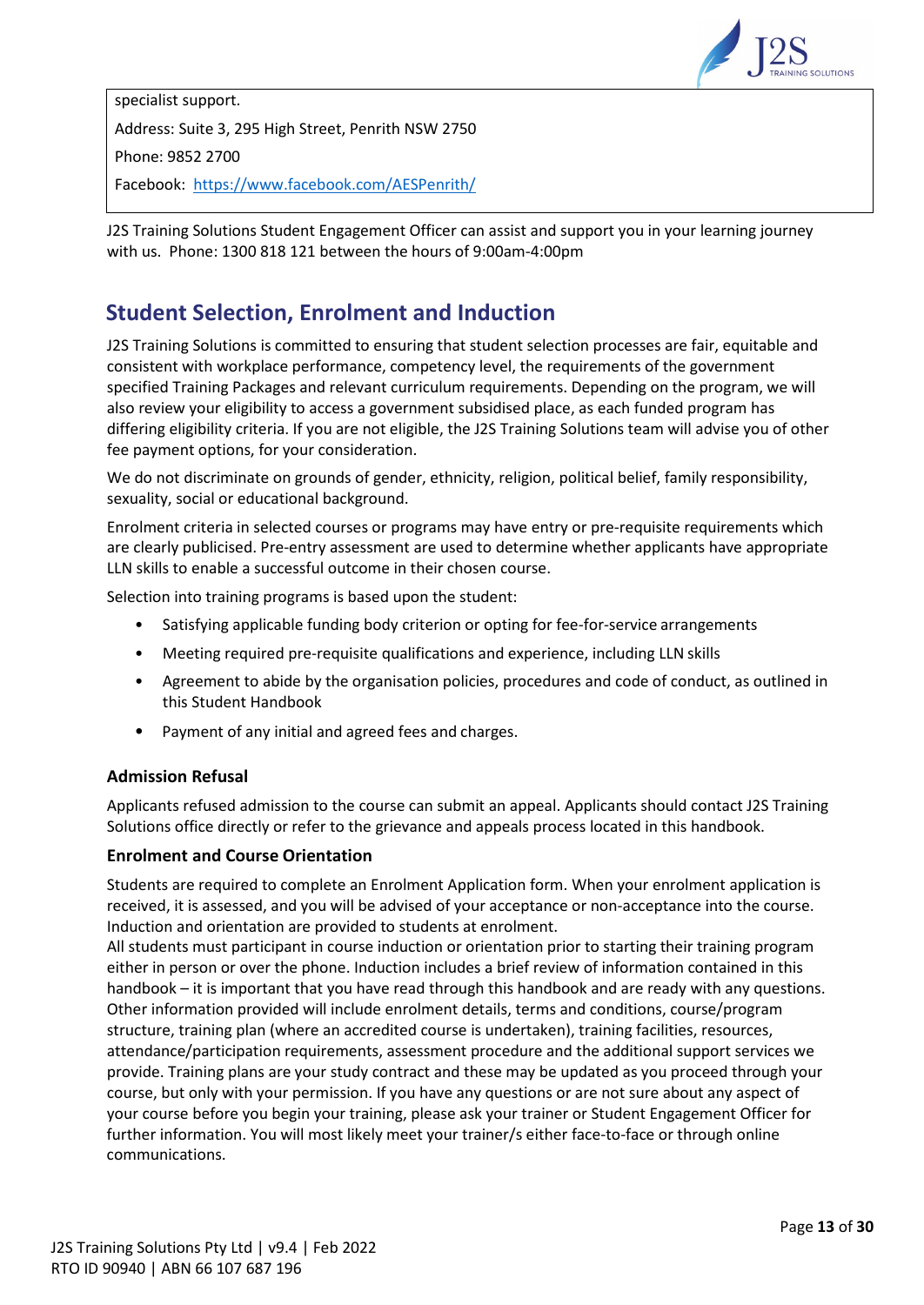

# <span id="page-14-0"></span>**Unique Student Identifier (USI)**

A USI is required by all Australians undertaking nationally recognised training. It allows students link to a secure online record of all qualifications gained regardless of the provider. This system was implemented by the Australian Government in 2015, it will show student achievements from 1 January 2015 onwards.

As an RTO, J2S Training Solutions cannot issue Certificates or Statements of Attainment without a USI. Therefore, it is mandatory that all students supply their USI upon enrolment.

If you do not have a USI, please visit [https://www.usi.gov.au/students/create-your-usi f](https://www.usi.gov.au/students/create-your-usi)or more information, and instructions on how to apply.

# <span id="page-14-1"></span>**Consumer Protection**

J2S Training Solutions is committed to ensuring the protection of its students' rights as consumers in providing accurate information in the marketplace. We apply a systematic approach to our consumer protection strategy, we have processes and systems in place for the transparency of operations to protect our consumers.

J2S Training Solutions will provide the necessary training and support to allow the students achieve competency, quality training and assessment experience for all customers, a clear, accessible feedback and consumer protection system including an identified Consumer Protection Officer (J2S Training Solutions' CEO), maintain procedures for protecting consumers' personal information. J2S Training Solutions Consumer Protection Policy covers the following strategies:

- The provision of information
- Protection of fees paid in advance
- Withdrawal from your course and refunds
- Complaints and appeals system
- Customer feedback
- Protecting personal information
- Discontinuance of training

#### <span id="page-14-2"></span>**Provision of Information**

J2S Training Solutions provides transparent and accurate information to its students and clients. Students can make informed decisions about their training and assessment requirements, enter a training pathway that is suitable and free from discriminatory barriers.

Prospective students are provided with pre-enrolment information including any pre-requisites and eligibility requirements, census dates, fees for the training program.

Students are provided with a variety of modes in accessing information required to protect their consumer protection rights, including induction sessions, physical materials and online materials.

Where a student is under the age of 18 years, a Parent or Guardian is encouraged to attend information sessions and must co-sign all enrolment forms. For more information, see the Student Selection, Enrolment and Induction section.

#### <span id="page-14-3"></span>**Protecting Fees being Paid in Advance**

J2S Training Solutions acknowledges that it has a responsibility to protect fees paid by students. To meet our responsibilities J2S Training Solutions will not accept payments over \$1,500 (no GST applies) from each individual student prior to the commencement of the course. More information about J2S Training Solutions Fees and Charges and Refund Policies are in this Student Handbook.

All students will receive an itemised invoice which clearly outlines the fees and any additional charges. This invoice is issued as part of the application process and it is the student's responsibility to check and clarify any unclear items.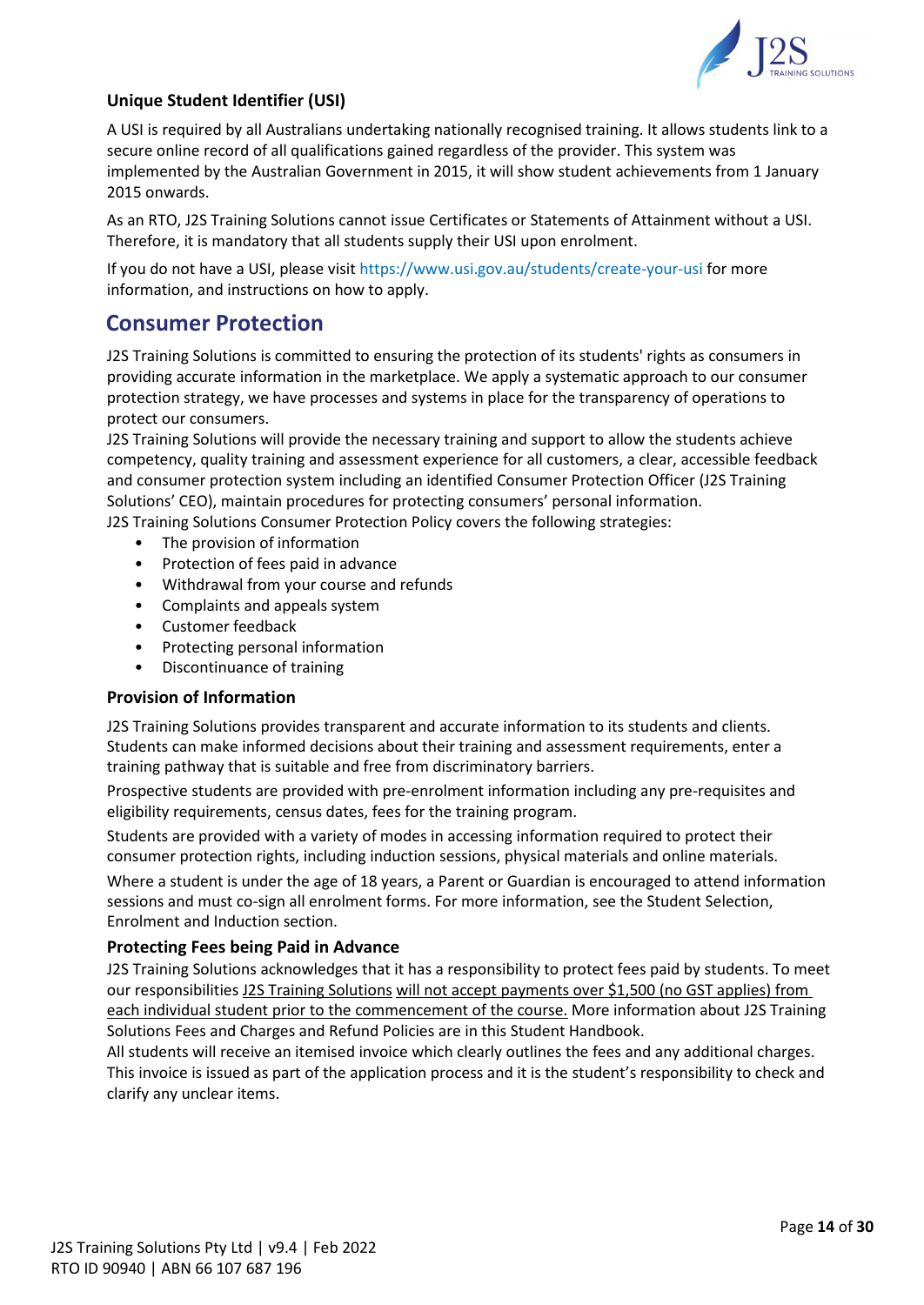

# <span id="page-15-0"></span>**Withdrawing from your Course and Refunds**

Should you decide that this is not the course for you, J2S Training Solutions has in place a **Student** [Withdrawal procedure,](https://www.j2s.edu.au/_files/ugd/e3fe40_1749a012338a4f4980aecf4b128320af.pdf) available on website. Should you decide to withdraw, you will need to follow this procedure, by completing the J2S Training Solutions [Withdrawal Form,](https://2cc4e78e-c485-4b1f-928d-3e093e7325a2.filesusr.com/ugd/e3fe40_a2b7936ccdcc424ab9198dad44ce78a9.pdf) which is available on our website or by contacting our office. As part of your withdrawal, you may be eligible to receive a refund, in line with J2S Training Solutions [Refunds Policy](https://www.j2s.edu.au/_files/ugd/e3fe40_61d5423a529440f6aa40d374e433b5e7.pdf) in this Student Handbook.

#### <span id="page-15-1"></span>**Complaints and Appeals**

J2S Training Solutions strives to provide its customers with quality services and outcomes, if a complaint does arise, J2S Training Solutions has in place a Grievance, Complaints and Appeals Policy and [Procedure.](https://www.j2s.edu.au/_files/ugd/e3fe40_15064cb7f0614b4a9e71dcdcdc748dbf.pdf) We are committed to acting on each substantiated complaint, concern or appeal. This policy is available on our website.

J2S Training Solutions use a systematic approach to deal with complaints, concerns and appeals. All concerns, complaints and appeals are dealt with fairly, honestly, without bias, in a professional and fully documented manner.

Students may make a complaint about both academic and non-academic matters which may include (but are not limited to):

- Post-enrolment processes (including induction, orientation and enrolment)
- Quality of training offered (trainers/assessors, resources and facilities)
- Academic issues (intervention strategy, assessment and attendance)
- Access and handling student records
- Treatment received from staff including trainers/assessors and other students.

A written record of all complaints and appeals is maintained, including the details of lodgement, response and resolution. The nature of the matter will be used as part of J2S Training Solutions continuous improvement process and as part of its commitment ensuring high level training services are maintained.

Note that a student's enrolment will be maintained while the complaints and appeal process in ongoing and will not be jeopardised in any way. **Any complainant must commit to acting in good faith throughout the process and be willing to work towards a resolution as promptly as possible**.

All complaints are to follow J2S Training Solutions [Complaint Policy](https://www.j2s.edu.au/_files/ugd/1cc392_679f6be064ed49eb98eaa0d4e0d4ba56.pdf) found on our website. If a student requires help with understanding this process, they should contact J2S Training Solutions office for assistance.

#### <span id="page-15-2"></span>**Complaints and Appeals Lodgement**

- Students**should** attempt to resolve thematter locally and the person involved. Please advise your trainer/assessor of your concern and seek their advice
- If the complaint is about your trainer you should in the first instance, bring the complaint to their attention and try to resolve the issue amicably. If this is not possible, you may escalate your complaint – refer to the next step
- Where an issue cannot be resolved in the first instance, it may be escalated by sending/emailing a completed Complaint Lodgement Form. This form can be provided by your trainer/assessor, J2S Training Solutions office or through our website: [Complaint Lodgement Form.](https://www.j2s.edu.au/_files/ugd/1cc392_679f6be064ed49eb98eaa0d4e0d4ba56.pdf) The completed form should be emailed to J2S Training Solutions [info@j2s.edu.au](mailto:info@j2s.edu.au) and addressed to the Chief Executive Officer (CEO)
- Where an assessment result cannot be resolved with your assessor, it may be escalated by emailing a completed Assessment Outcome Lodgement Form to [info@j2s.edu.au.](mailto:info@j2s.edu.au) The form can be provided by your trainer/assessor, J2S Training Solutions office or through our website: [Assessment](https://2cc4e78e-c485-4b1f-928d-3e093e7325a2.filesusr.com/ugd/1cc392_edc300a73db74f1a91a1cb47799f38b9.pdf) Outcome Appeal form
- You will receive confirmation of receipt of your complaint within 48 hours
- J2S Training Solutions will attempt to resolve any complaints, concerns and appeals fairly and equitably within 10 working days from receipt of notice of complaint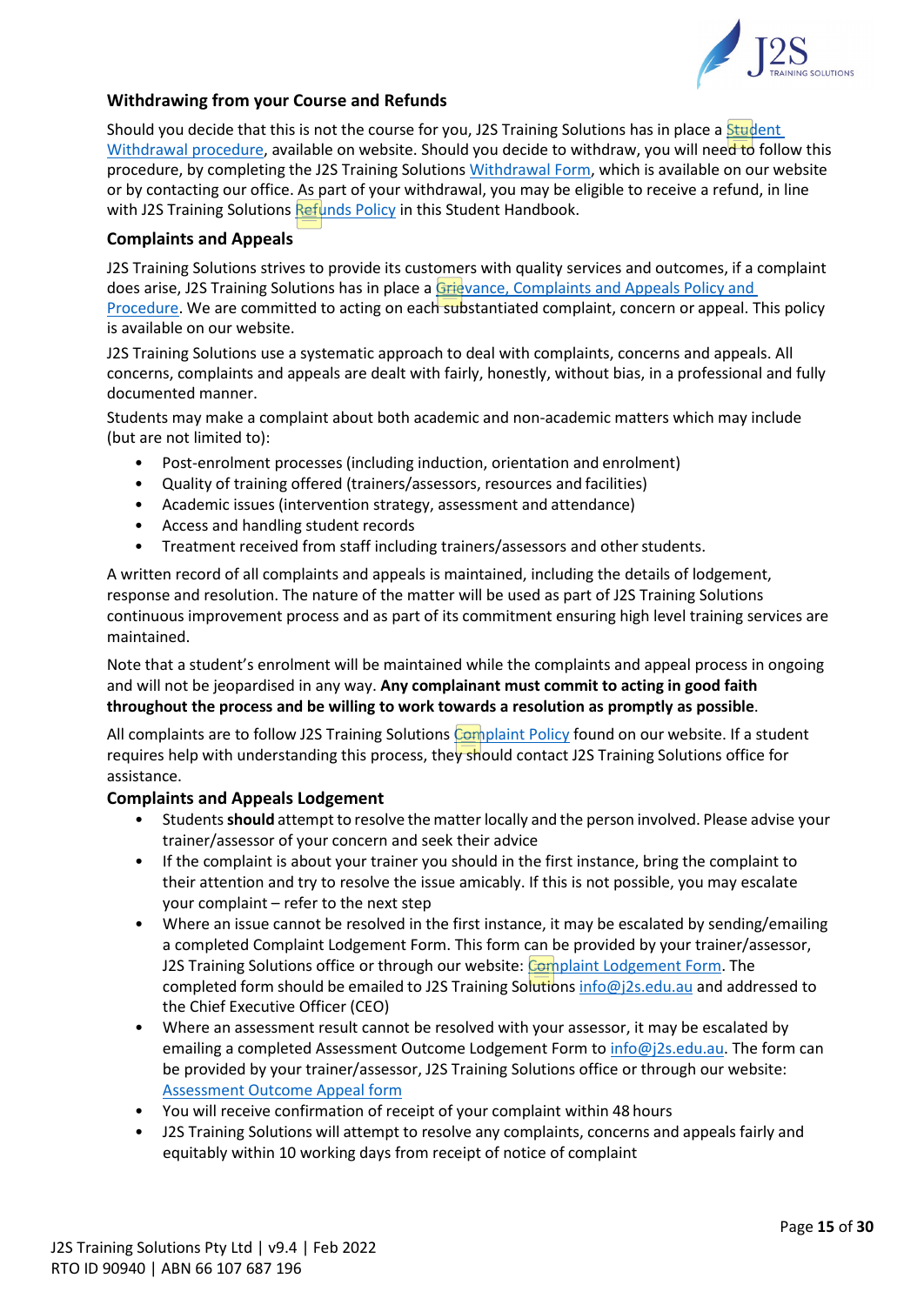

• Where more than 30 calendar days are required to process and finalise the complaint or appeal, the complainant or appellant will be notified in writing including reasons why more than 30 calendar days are required. Updates will be provided to the complainant or appellant on the progress of the matter.

# <span id="page-16-0"></span>**Complaints Resolution/Assessment Appeals Resolution**

- The Grievance, Complaints and Appeals Policy and Procedure is located on our [website.](https://www.j2s.edu.au/) Please read this document as it explains the complaints resolution process and your right to appeal a decision made
- In the case of an assessment appeal, an internal review of the assessment will be initially undertaken by one of J2S Training Solutions' qualified assessors within ten (10) working days upon receiving the formal appeal lodgement in written. Students who are not satisfied with the complaint/appeals handling by J2S Training Solutions may refer their complaint to National VET Regulator, ASQA, on 1300 701 801; or if enrolled in a NSW Smart and Skilled funded qualification, you may contact the Department's Customer Support Centre on 1300 772 104; or if enrolled in a QLD Certificate 3 Guarantee funded qualification, you may contact the Department's Customer Support Centre on 1300 369 935.

## <span id="page-16-1"></span>**Feedback**

J2S Training Solutions is committed to providing quality training, students' feedback and evaluation are important to us. Students are encouraged to provide their feedback to trainers informally or in writing through the Contact Us page on the website. In addition, students are asked to provide feedback through a number of internal and external surveys including ASQA Learner Questionnaire and NCVER Student Outcome Survey.

#### <span id="page-16-2"></span>**Protecting Personal Information**

J2S Training Solutions collects personal information for the purpose of: employment or education, satisfying legal obligations, administration, to keep employers informed of the student's course progress, allow J2S Training Solutions to discharge its duty of care and in order to meet government reporting requirements.

J2S Training Solutions abides by the Australian Privacy Principles and takes reasonable measures to protect the privacy of individuals and staff in line with state and federal legislation. Under the Australian Privacy Principles, the student or staff member can access their personal information and may correct or update on them.

For more information, please see the **Privacy Policy**, on our website, in this Student Handbook or please contact our office.

#### <span id="page-16-3"></span>**Discontinuance of training**

In the event J2S Training Solutions can no longer deliver the qualification or the class cannot continue, we will advise the learners of alternate arrangements.

# <span id="page-16-4"></span>**Change of Address, Name or Contact Details**

J2S Training Solutions provides students with course updates and other related activities through emails, phone and formal letters. It is essential that we have your correct name and contact details while you enrolling with us.

If you change address, name or contact details after enrolment, please notify J2S Training Solutions within seven days. Our contact details can be found at the first page of this handbook. If a certificate or Statement of Attainment is lost in the mail due to failure of updating your contact details, a reissuance fee will apply. See our website[, Fees & Charges f](https://2cc4e78e-c485-4b1f-928d-3e093e7325a2.filesusr.com/ugd/1cc392_683c0908b58f4f929b4874034192ead7.pdf)or details.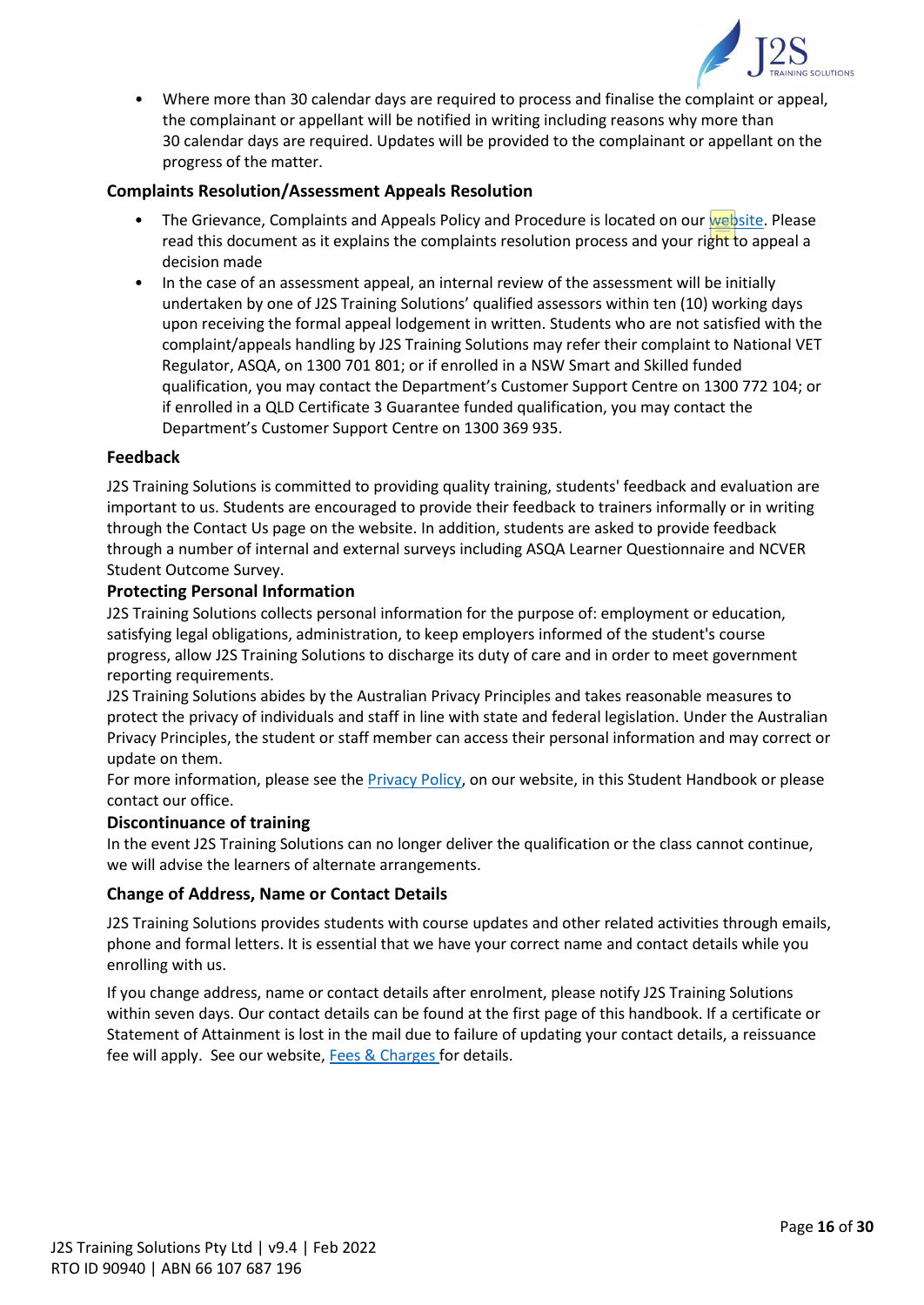

# <span id="page-17-0"></span>**Course changes**

# <span id="page-17-1"></span>**Deferment of Studies**

Once you have enrolled and commenced in a course, generally you cannot defer, except on compassionate grounds or compelling circumstances with evidence provided.

In some circumstances, trainees may also apply for an extension or temporary suspension with the consent of their employer. The appropriate application form must be submitted to the State Training Authority for approval. Your trainer, our Student Engagement Officer or Australian Apprenticeships Support Network (AASN) provider can advise you about the process and provide you the form.

Every effort will be made to assist you to continuing training where possible, deferment cannot be longer than 12 months from the date of lodgement. Transfer to another program or deferment can only be done through written request and negotiation with J2S Training Solutions.

To request a deferment, email your request to [info@j2s.edu.au.](mailto:info@j2s.edu.au) You will receive a formal response within five (5) working days.

Please note – J2S Training Solutions has the right to refuse a student's deferment request. Should this occur, the student has the right to follow J2S Training Solutions' Complaints and Appeals procedure (as outlined within this Student Handbook and on our website).

A deferment will not trigger a refund. However, no further payment will be required during the approved deferment period. Students do not recommence training within a 12- month period of deferral will be reported as discontinued in accordance with state contractual requirements.

## <span id="page-17-2"></span>**Course Transfer**

Transfer from one course to another will result in the initial course being cancelled and a new enrolment in the transferred course. Further details and implications will be explained by your trainer or our staff.

We are required to notify third parties (AASN, employer for trainees, and government Departments) on the subject of your transferring. Should the transfer be likely to incur additional course fees and charges, you will be advised at the lodgement time. There is no administration/application fee for a course transfer.

From time to time, accredited qualifications being updated to meet industry needs, the old qualifications become superseded. This is a government initiative which J2S Training Solutions must follow.

If you are enrolled in a superseded course/qualification, J2S Training Solutions may transfer you across to an updated one.

Sometimes, the updated course/qualification duration may be longer. If this does not suit your current circumstances, please talk to your trainer or contact J2S Training Solutions.

Transferring from a superseded course/qualification to an updated one is free of charge.

# <span id="page-17-3"></span>**Obligation to Recognise Qualifications and Statements of Attainment (Credit Transfer)**

It is our obligation to recognise qualifications and statements of attainment issued by other RTOs align to your proposed course. This is known as Credit Transfer (CT). However, you must provide us with permission to verify your achievements with the issuing RTO if we are unable to verify your qualifications with the USI portal.

To apply for Credit Transfer, you will need to complete the Credit Transfer Application Form and submit to J2S Training Solutions with the required documentations and permission.

Credit Transfer processing is free of charge. Once your credit transfer being approved, relevant fees and charges will be deducted from your overall course. Your course duration may be shortened as well.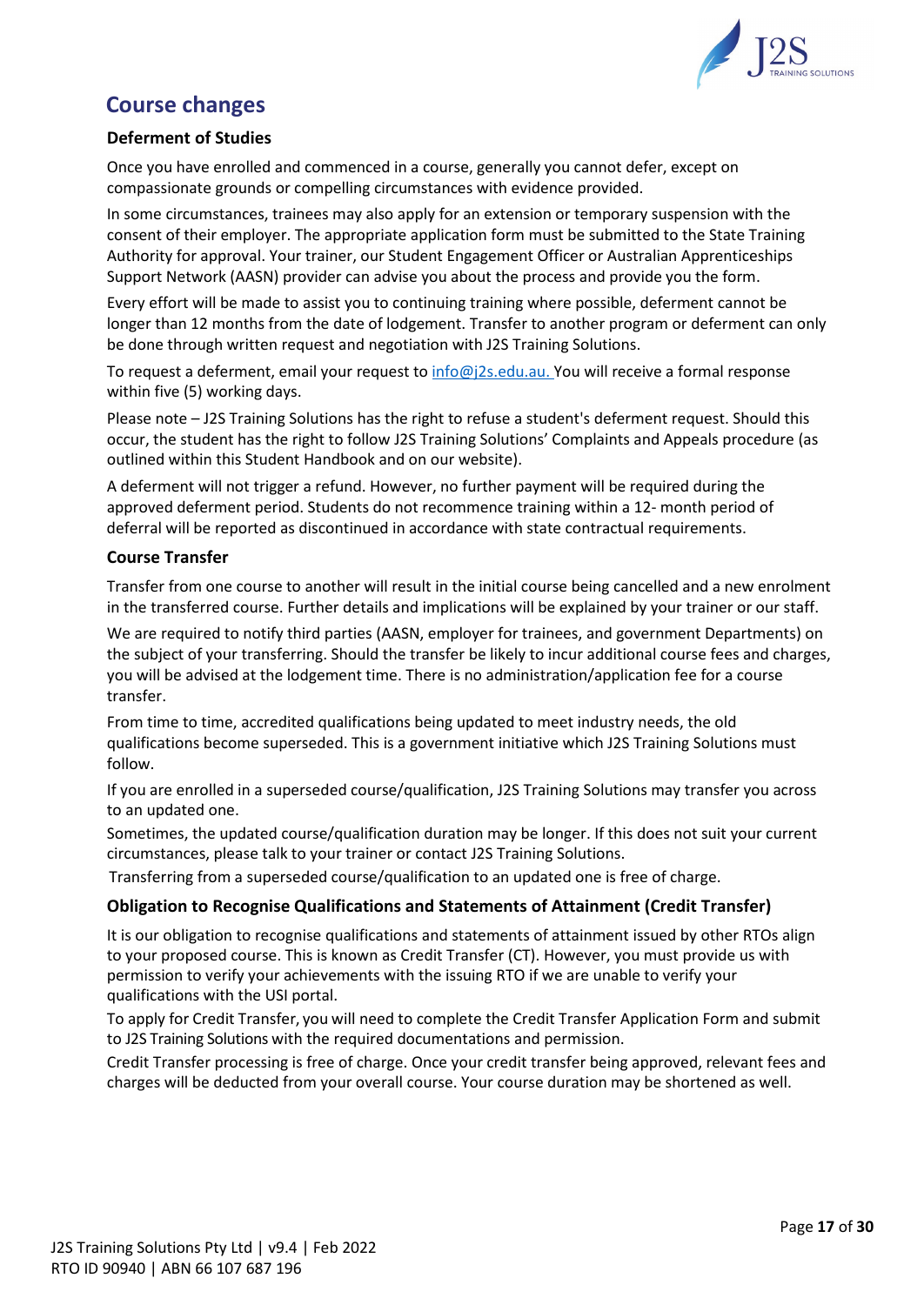

# <span id="page-18-0"></span>**Recognition of Prior Learning (RPL)**

The term RPL (*Recognition of Prior Learning*) applies to the recognition that you have acquired skills and knowledge previously through formal training, work experience and/or life experience. This skills acquisition can be measured against the competency performance that you are expected to demonstrate in your current course. If you look into your course competency criteria and believe you already have part or all of the required skills, knowledge and ability, you can apply for recognition of prior learning.

Knowledge and skills can be acquired in a variety of ways, through:

- A formal learning process, such as attending school or completing a short course
- Working experience, such as on the job training
- Life experience or personal experience, such as a hobby or experience at home. There are no restrictions on where or how you acquired the skills.

You will be asked to complete a formal application and provide evidence as part of your application. This evidence may take a variety of forms and could include certifications, references from past employers, testimonials from clients or work samples. J2S Training Solutions ensures the evidence is authentic, valid, reliable, current and sufficient.

The RPL process as follows:

- The applicant is informed of the course content and RPL process prior to/or at the time of enrolment.
- Applicants are invited to verbally discuss their RPL application. The purpose of this is to ensure the potential RPL applicant is fully aware of the RPL process.
- If the applicant decides to proceed with RPL, upon payment of the prescribed fee, they will be issued with an RPL kit, containing:
	- $\circ$  an RPL application form, outlining the information about the application and the units of competency they are making claim for
	- o a guide of evidence that the student will need to provide to support his/her PRL application.

There is a cost to administering an RPL process, based on the review of the applicant's portfolio and, in some instances, practical skills. RPL fees are charged based on the actual cost of services to be provided and are determined on a case by case basis. Applicants are advised of the fees at the time of application.

For any subsidised or funded program, you should discuss arrangements prior to applying for an RPL as RPL is not funded by such bodies.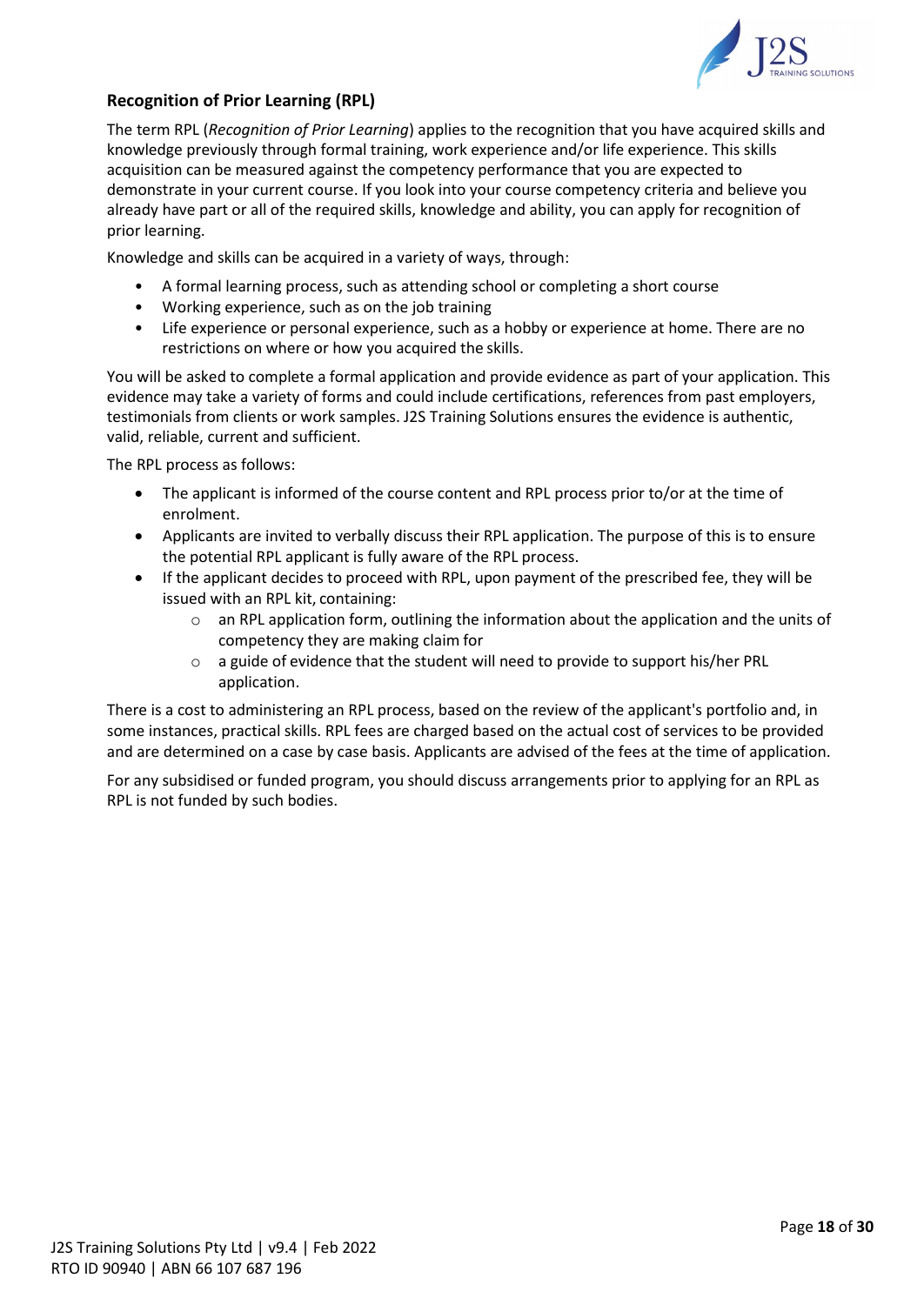

# <span id="page-19-0"></span>**Fees and Charges, including Refunds and Exemptions**

To ensure students and employers are well informed of course fees and refund arrangements, you will be provided with details prior of enrolment. At least one tax invoice will be provided to you.

Irrespective of the funding methods, it is a requirement of J2S Training Solutions that where course fees, enrolment fees or other charges are applicable, these must be paid by the specified due dates based on a tax invoice and paid in Australian dollars.

J2S Training Solutions does not accept over \$1,500 upfront fees (no GST applies). A payment plan will be provided if the course fee is over \$1,500. The balance must be paid before course completion. J2S Training Solutions accepts the following payment methods:

- Credit Card
- Direct Debit (by Ezidebit)
- Direct Bank Transfer

Please contact J2S Training Solutions for details.

## <span id="page-19-1"></span>**Traineeships**

Where tuition fees are applied to traineeship training, the employer may be charged the tuition fee on behalf of the student according to the Training Proposal Agreement signed between J2S Training Solutions and the employer.

## <span id="page-19-2"></span>**Conditions of Eligible Refunds and Payment**

Please refer to our website, for the [Student Fees, Charges and Refund Policy.](https://2cc4e78e-c485-4b1f-928d-3e093e7325a2.filesusr.com/ugd/e3fe40_61d5423a529440f6aa40d374e433b5e7.pdf) Refund will be paid directly to the student or the person originally making the payment.

#### <span id="page-19-3"></span>**Non-payment of Fees**

Late payment may incur a penalty. Failure to pay the course fees within 14 days of the final notice by either the student or their employer may result in any or all the following, until the full amount is paid:

- Suspension from attending/participating in the course
- Inability to receive your Certificate or Statement of Attainment
- Report of breaching a Training Contract (Trainees and Apprentices).

Where a student's payment is overdue more than thirty (30) days, J2S Training Solutions reserves the right to suspend the training until payment is made.

#### <span id="page-19-4"></span>**Recovery of Outstanding Fees**

For overdue fees, J2S Training Solutions will undertake the following cost recovery steps:

- Contact the student via phone, email or mail with a courtesy reminder of outstanding fees
- If there is no response from the student, J2S Training Solutions will issue an overdue payment reminder to the student with the amount owing
- The student will be contacted with a final notice if still no payment being received by J2S Training **Solutions**
- J2S Training Solutions will send the student a formal letter of demand if all the above attempts failed
- J2S Training Solutions may use a debt collection agency if fees still outstanding. The student may also be required to pay additional fees associated with the debt collection process.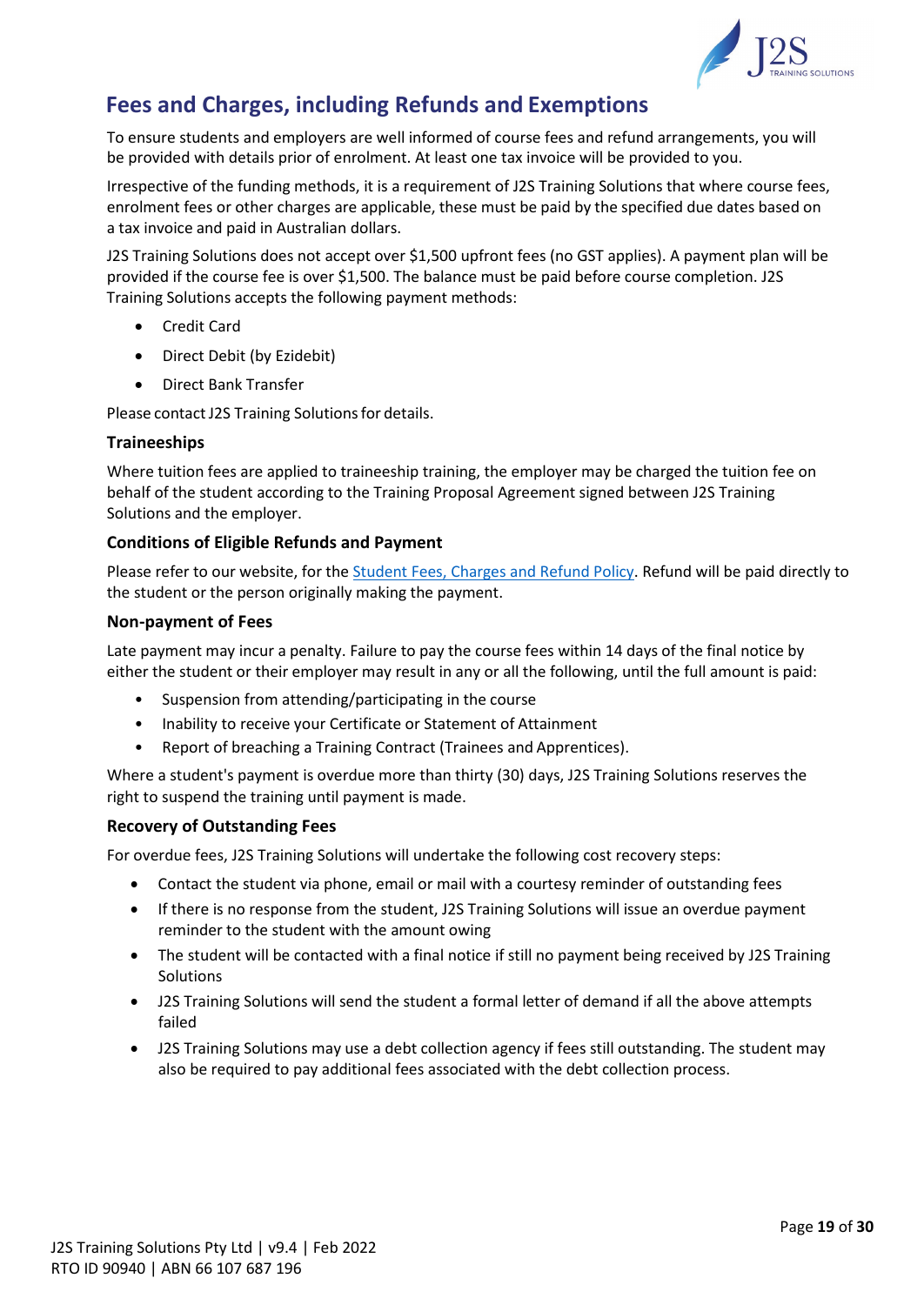

# <span id="page-20-0"></span>**J2S Training Solutions Safe Learning Environment for Students and Staff**

J2S Training Solutions provides an adult learning environment and all staff and students are expected to act responsibly.

It is expected all the staff, trainers and students respect each other and ensuring a safe working/training environment.

Staff, trainers and students must comply with Australian laws, state laws and the regulations of statutory bodies.

The Policies and Procedures of J2S Training Solutions also form an important part of the Code of Conduct. It is expected that all students to:

- Be punctual at training, notice your leave or absence at the earliest convenience
- Keep training venues clean and tidy
- Understand the course requirements
- Check holidays, business commitments etc. do not clash with assessment dates
- Notify J2S Training Solutions of any change in contact details
- Maintain the training equipment in good conditions
- Refraining from disrupting or interfering the training
- Focus on work safety requirements, including wearing personal protective equipment (PPE) and dressing properly
- Be responsible of identifying and informing your trainer or J2S Training Solutions staff of your individual learning needs
- Inform your trainer or J2S Training Solutions staff of any difficulties may interfere your learning or extra assistance needs
- Check the assessment requirements for each subject including due dates and number of assignments
- Be aware of, and meet, the trainers' expectations in relation to submitting assignments, attendance, communication, negotiation and problem-solving strategies
- Comply with J2S Training Solutions 's policies and procedures.

# **Breaches of the Code of Conduct shall be dealt under J2S Training Solutions' Disciplinary Policy and Procedure**.

Should a student believe that another student, staff member or related person is not behaving in accordance with this Code of Conduct, the student has the right to commence the Complaints and Appeals process, as outlined on our website. The Code of Conduct is listed on page 26 - 30 in this Student Handbook.

#### <span id="page-20-1"></span>**General Health and Well-Being**

J2S Training Solutions is committed to providing a safe and healthy work/training environment. We endorse and practice current legislation, encourage workplace improvements through hazards control.

When a training is being delivered in the workplace, the workplace management is primarily responsible for safety issues. J2S Training Solutions staff will review the workplace if required.

Students must take care of their own health and safety follow all safety rules, procedures and instructions. Be aware of your environment especially during online learning.

Smoking is not permitted inside buildings, near entrances or exits of public buildings. Be aware of *NSW Smoke-free Environment Act 2000* and smoking permitted areas. If you have any concerns regarding safety and health, you should immediately report the situation to your trainer or supervisor.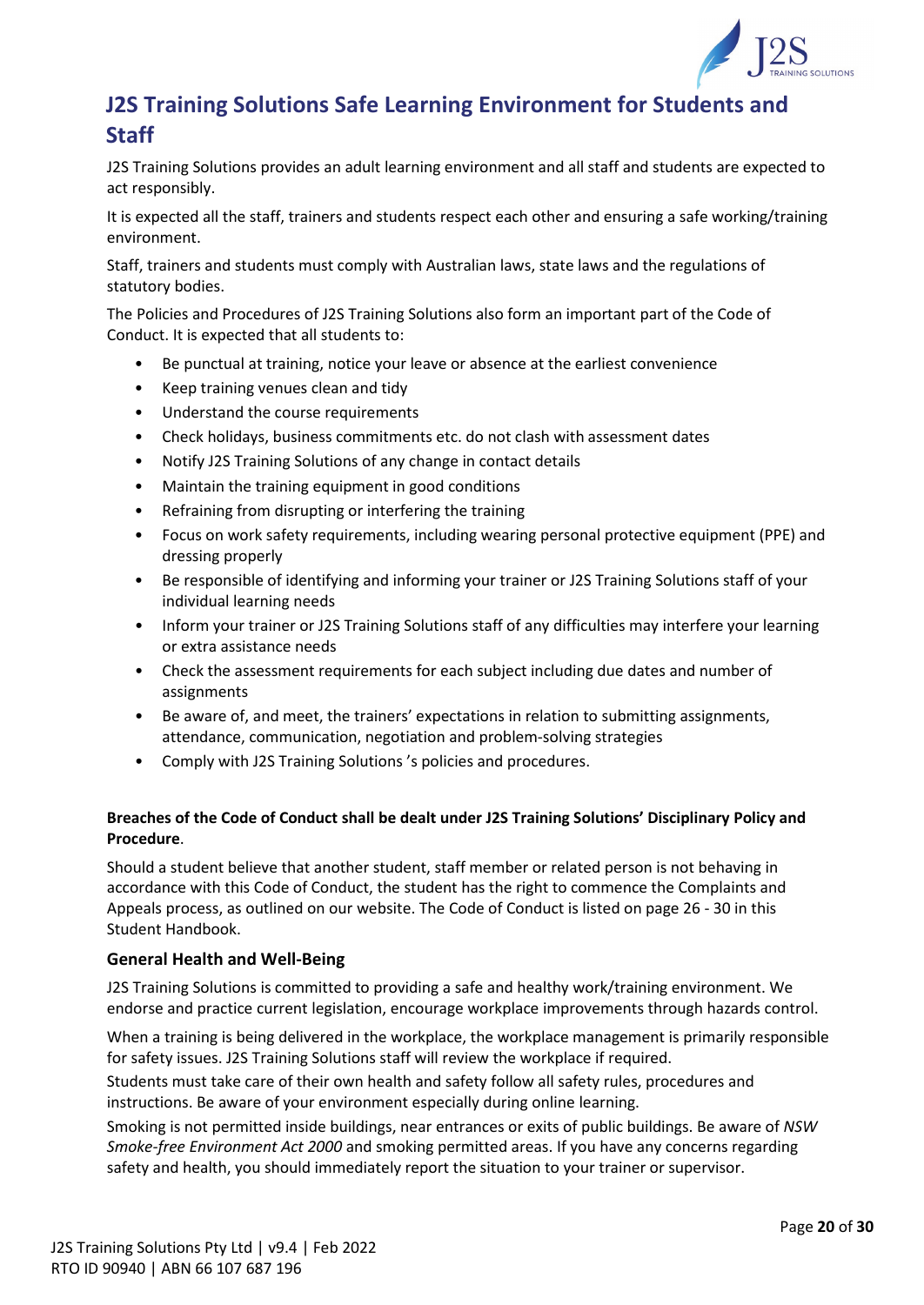

Turn your irrelevant electronic devices OFF during training. For exemptions, please discuss with your trainer prior the class.

# <span id="page-21-0"></span>**Alcohol and Drugs**

Alcohol and drugs are not permitted in training premises.

#### **Accidents and Critical Incidents**

In the event you have accident or injury whilst undertaking your training in the workplace, this **must be reported** to your supervisor or trainer immediately. All injuries in a workplace **must be reported**, no matter major or minor. This is to ensure adequate protections. Complete an Accident Report Form which should be available at worksites. Should the injury require medical treatment, the medical practice must be advised that the injury occurred in the workplace.

#### <span id="page-21-1"></span>**Critical Incidents**

J2S Training Solutions has policies and guidelines designed to ensure appropriate actions being taken in critical incidents. Critical incidents could include but not limited to:

- Death/suicide, severe injury or any threat of these
- Serious accident, injury or illness
- Missing student
- Deprivation of liberty, domestic violence, threats of violence, assault, rape/sexual assault, drug or alcohol abuse, aggravated burglary, biological or chemical weapons
- Fire, bomb-threat, explosion, gas/chemical hazards, discharge of firearms
- Threat of widespread infection or contamination
- Students or staff lost or injured during fieldwork excursions
- Disrupt operations of J2S Training Solutions
- Serious damage to facilities
- Serious Workplace Health and Safety risk
- Severe verbal or psychological aggression
- Natural disaster.

If the incident is on training premises, the first action is to contact emergency services: fire, ambulance or police.

The J2S Training Solutions' CEO should be contacted immediately when an incident involves serious injury, threat to life, property or death.

Should you experiencing any personal difficulties, J2S Training Solutions will make every attempt to accommodate your needs.

J2S Training Solutions has a compassionate and understanding approach to the difficulties of our participants. If your needs exceed our capacity, J2S Training Solutions will refer you to an appropriate external agency.

# <span id="page-21-2"></span>**Studying and Learning in an Ethical Manner**

<span id="page-21-3"></span>Our everyday relationships and practices are based on ethical standards. When you study and learn in an ethical environment your learning experience is enhanced through honest, transparent and fair interactions with your trainer/assessor and fellow students.

Unethical behaviour such as academic dishonesty (cheating, copying, plagiarism, fabrication or falsification, sabotage of another's work) is not acceptable and will be dealt with in accordance with J2S Training Solutions policies and procedures. Unethical behaviour can result in your enrolment being cancelled, and/or in the enrolment of the person who assisted the unethical behaviour being cancelled.

Unethical behaviour includes:

• Copying or attempting to copy someone else's work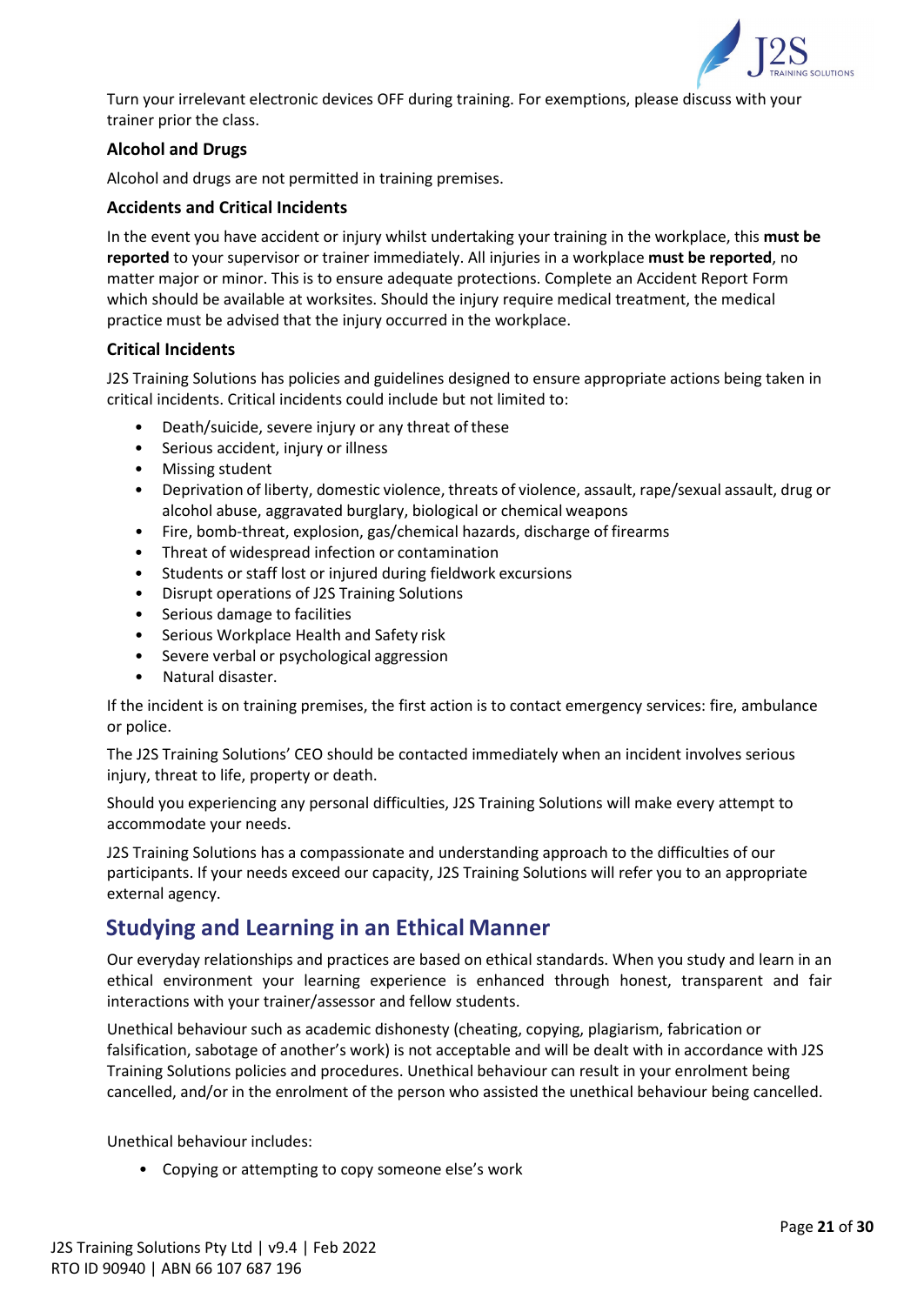

- Knowingly allowing someone else to copy your work
- Submitting work of another person as your own

• Using information prohibited for use such as copyright material, intellectual property (IP), business restricted materials, etc, except where permitted for study purposes and the source of the information is fully disclosed

• Plagiarism, which includes:

o Copying or quoting from a source such as a book, an article or the Internet without acknowledging the source of the information

- o Handing in someone else's work as your own
- o Stealing or passing off another person's words or ideas as your own
- o Giving incorrect information about the source of your work
- o Downloading and using information from the Internet without acknowledging the source
- o Copying another person's work (either published or unpublished) and submitting it as your own
- o Presenting as a new and original idea something derived from an existing source.

If you are unsure if your work may breach ethical standards, discuss this with your trainer/assessor who will provide guidance on this issue.

# <span id="page-22-0"></span>**Privacy and Freedom of Information**

J2S Training Solutions collects personal information for the purpose of employment or education, satisfying legal obligations, administration, to keep employers informed of the student's academic progress, allow J2S Training Solutions to discharge its duty of care and to meet government reporting requirements.

J2S Training Solutions abides by the Australian Privacy Principles and takes reasonable measures to protect the privacy of individuals and staff in line with state and federal legislation.

Under the Australian Privacy Principles, students or staff can access his/her personal information and may correct them.

These principles include:

- Non-disclosure of your personal details to any unauthorised person, and
- Non-disclosure of student details to any unauthorised person.

J2S Training Solutions is required to provide Commonwealth and State Government Authorities with student and training activity data which may include information provided in your enrolment form. Information is required to be provided in accordance with the VET Quality Framework.

Government authorities may use the information provided for planning, administration, policy development, program evaluation, resource allocation, data reporting and/or research activities. For these and other lawful purposes, Government Authorities may also disclose information to its consultants, advisers, other government agencies, professional bodies and/or other organisations.

# <span id="page-22-1"></span>**Access to Records**

J2S Training Solutions will retain records of AQF certification documentation and/or statements of attainment for a period of 30 years. Students will have access to all information held on them. J2S Training Solutions will store and use the information appropriately and limit access to only those who have a legal reason to have access to that information, or whom the student has given permission.

Students who request access to their information will be given full access to the details they want. No cost will be charged for them accessing their information whilst they are enrolled students. You may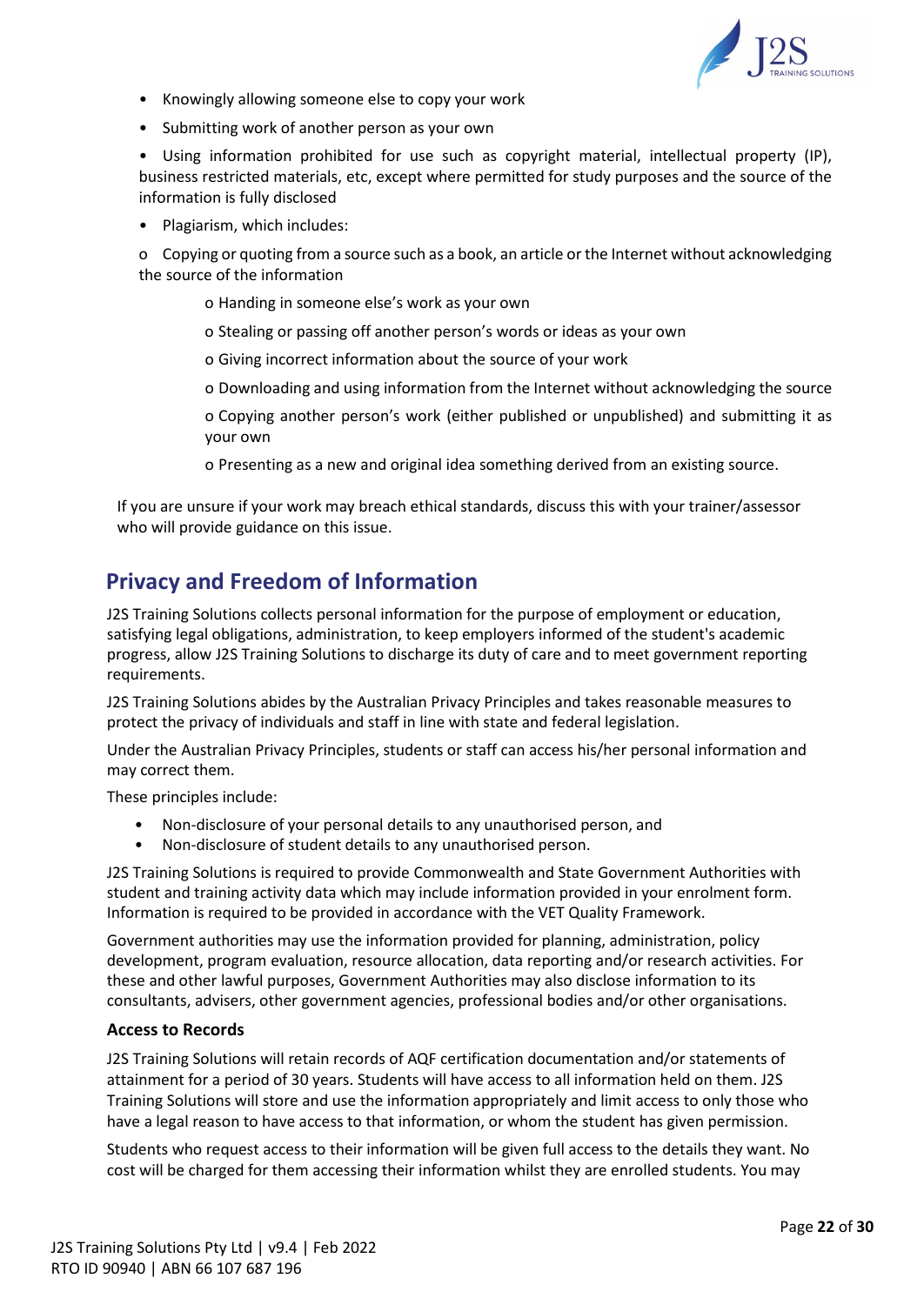

request Participant Record Request Form from J2S Training Solutions.

For records accessing, student must provide identification (such as driver license, passport) either in person or a certified copy along with the completed form. For more information, please see the Privacy [Policy](https://2cc4e78e-c485-4b1f-928d-3e093e7325a2.filesusr.com/ugd/e3fe40_0d3ccc01ccfb4b0aba5f02c1a25772ff.pdf) at our website*.*

You have the right to access your current academic records and any personal information. Depends on the information being sought, we can provide:

- Training records including certificates and statements of attainment
- Assessment results including workbook or practical assessments.

We aim to provide you up to date records within five (5) working days of receiving your request.

## <span id="page-23-0"></span>**Issuing & Re-issuing Certificate or Statement of Attainment**

Upon successful completion of your coursework and all fees paid, a Certificate or Statement of Attainment will be issued to you within 30 calendar days. This meets the Standards for RTOs 2015.

If J2S Training Solutions ceases operation during your enrolment, a statement of attainment will be issued to you including all the units you completed.

Should you require a certificate/statement of attainment replacement, please contact J2S Training Solutions. Requests for certificate/statement of attainment replacement will incur an administrative charge as detailed on our website, [Fees & Charges.](https://2cc4e78e-c485-4b1f-928d-3e093e7325a2.filesusr.com/ugd/1cc392_683c0908b58f4f929b4874034192ead7.pdf) Strict identification requirements are in place to ensure authenticity of the student. Certificate/Statement of Attainment reissuing will be processed within five working days, once all the checks are undertaken.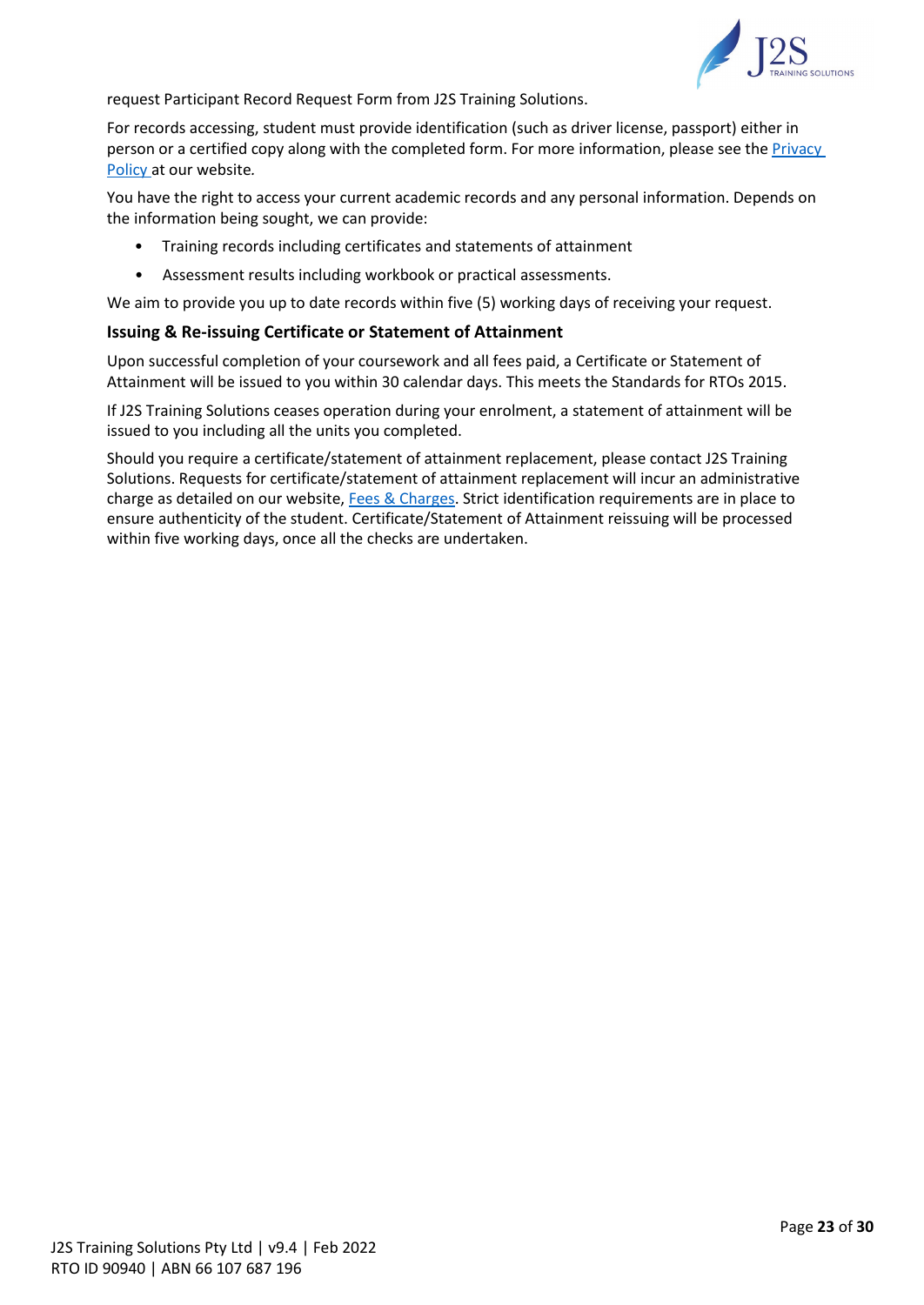

# <span id="page-24-0"></span>**Legislation and regulation governing J2S Training Solutions**

J2S Training Solutions is subject to a variety of legislative and regulatory requirements. Current legislation effects our operations includes but not limited as below:

## <span id="page-24-1"></span>**Harassment and Discrimination Policy**

J2S Training Solutions isrequired under Australian law to ensure we provide a workplace that is free from all forms of harassment and discrimination (including victimisation and bullying).

Harassment can be any form of verbal or physical behaviour which is unwanted, unwelcome or improper.

If you consider you have been harassed, you should let the other party know that their behaviour is unacceptable. In an instance where you do not feel comfortable talking to the other party or that party continues with the behaviour, you should speak to your your trainer or J2S Training Solutions staff.

The right to lodge a formal complaint of misconduct against the harassing person is available. All staff at J2S Training Solutions are made aware of their responsibilities in relation to discrimination and harassment. All forms of harassment and unacceptable behaviour, both overtly and covertly, are not tolerated in J2S Training Solutions, which includes:

#### <span id="page-24-2"></span>**Racial Harassment**

This may occur when a person is threatened, abused, insulted or taunted in relation to their race, descent or nationality, colour, language or ethnic origin, or a racial characteristic. It may include derogatory remarks, innuendo, slur, intolerance, mimicry or mockery, display material prejudicial to a race, racial jokes, allocating least favourable jobs or singling out for unfair treatment.

#### <span id="page-24-3"></span>**Sexual Harassment**

This is any verbal or physical sexual conduct that is unwelcome or uninvited. It may include kissing, embracing, patting, pinching, touching, leering or gestures, questions about a person's private or sexual life, requests for sexual favours, smutty jokes, phone calls, emails, facsimiles or messages, offensive noises or displaying sexually graphic or suggestive material.

#### <span id="page-24-4"></span>**Discrimination**

Discrimination is identified as treating someone unfairly or unequally. Equal opportunity laws prohibit discrimination on the grounds of sex, marital status, pregnancy, family responsibility, family status, race, religious, political conviction, gender history, impairment, age or sexual orientation.

#### <span id="page-24-5"></span>**Bullying**

Bullying or offensive behaviour that intimidates, humiliates and/or undermines a person or group is unwelcome. Bullying can be verbal abuse, physical assault, unjustified criticism, sarcasm, insult, spreading false or malicious rumours, isolating or ignoring a person, putting people under unnecessary pressure with overwork or impossible deadlines, sabotaging someone's work or their ability to do their job by not providing them with vital information and resources.

#### <span id="page-24-6"></span>**Victimisation**

It is against the law for anyone to hassle you or treat you unfairly because you have made a complaint or for providing evidence or information for a complaint. This is known as victimisation.

Victimisation is unacceptable and will not be tolerated. It is under the Discipline Policy and Procedure.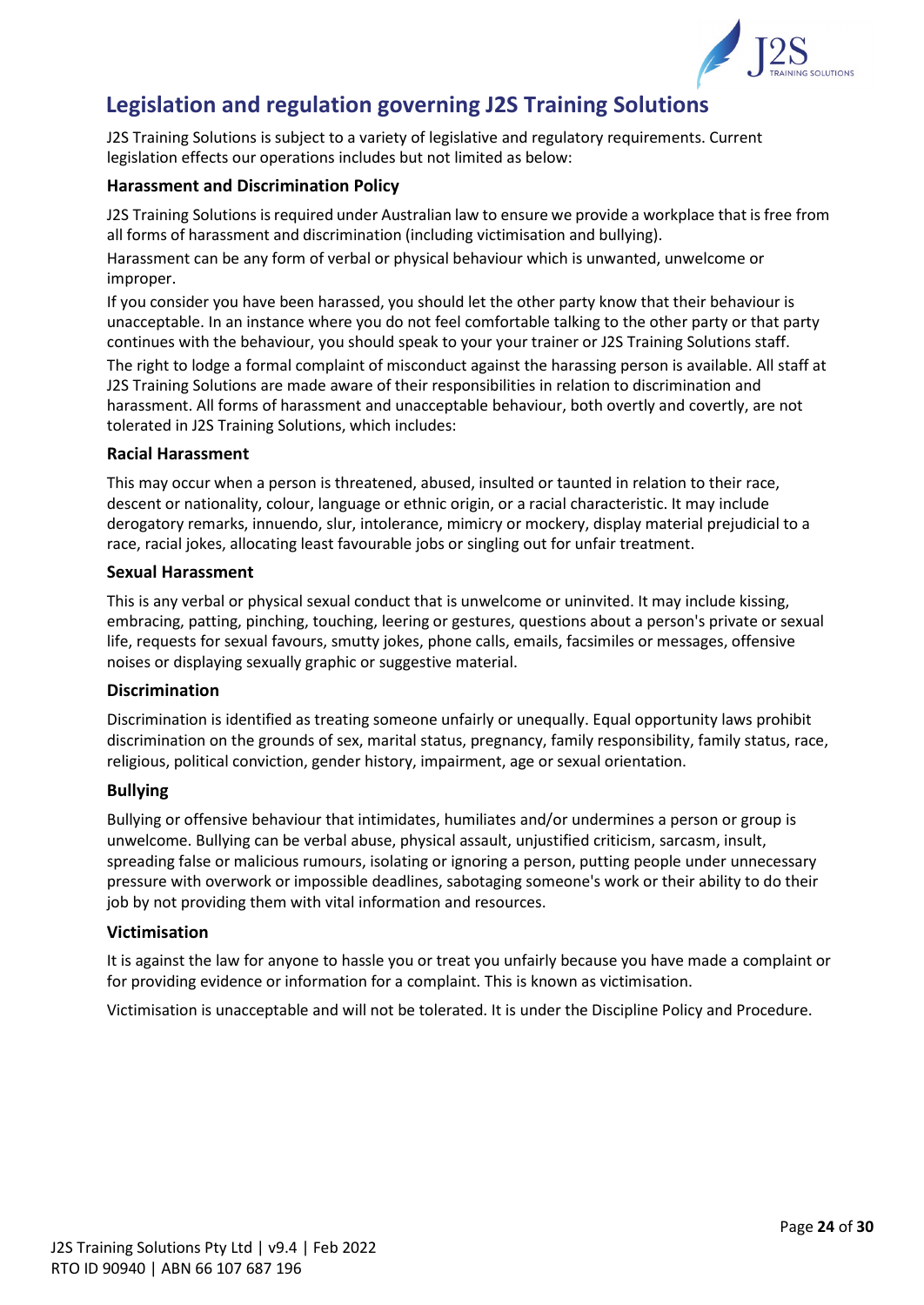

## <span id="page-25-0"></span>**Anti-Discrimination Legislation**

The following Acts describe the illegality to discriminate against people in employment based on gender, gender preference, race, skin colour, disabilities and religious:

- Disability Discrimination Act 1992
- Age Discrimination Act 2004
- Equal Employment Opportunity (Commonwealth Authorities) Act 1987
- Racial Discrimination Act 1975
- Sex Discrimination Act 1984.

For information on the Acts and State/Territory specific information, please refer to the table on page 29 - 30.

#### <span id="page-25-1"></span>**Harassment and Complaints Reporting Processes**

When J2S Training Solutions being informed of any harassment or discrimination, we have the responsibility to take immediate and appropriate action to address it.

- In dealing with all complaints, the privacy of all individuals should be respected, and their confidentiality maintained
- Whenever possible, all complaints will be resolved by discussion, cooperation and conciliation
- Both the person making the complaint, and the person against will receive information, support and assistance in resolving the issue
- Harassment or discrimination should not be confused with legitimate comment and advice (including feedback) given appropriately by J2S Training Solutions or trainer
- Students should not make any frivolous or malicious complaints
- If deemed appropriate, J2S Training Solutions has the right to report offences to police.

# <span id="page-25-2"></span>**National Vocational Education and Training Regulator Act 2011**

(Administered by the Australian Skills Quality Authority)

This Act sets out the constitutional roles and functions of the Australia Skills Quality Authority, including those relating to the registration of training organisations, and course accreditations.

#### <span id="page-25-3"></span>**Privacy Act 1998 as Amended**

For further information concerning the release of "personal information" please see below.

#### <span id="page-25-4"></span>**Freedom of Information Act 1982**

The *Freedom of Information Act 1982* gives the public the right to request access to documents held by most commonwealth government departments and agencies including the Department of Education and Workplace Relations. The public are also able to ensure that records held by the Government concerning their personal affairs are not incomplete, incorrect, out of date or misleading. Individual states and territories also have state-based freedom of information legislation that applies to those state or territories.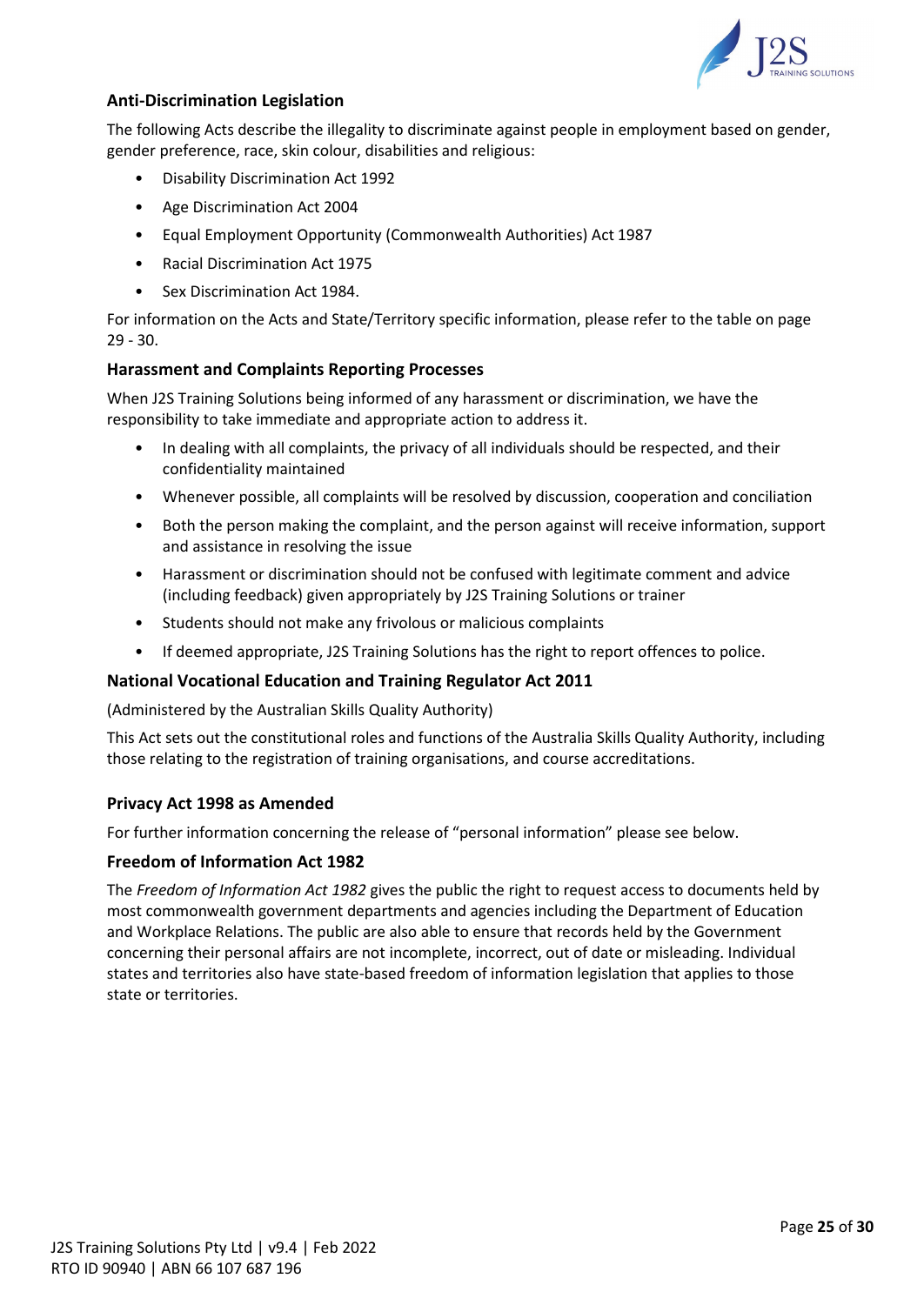

# <span id="page-26-0"></span>**Code of Conduct**

# <span id="page-26-1"></span>**Introduction**

J2S Training Solutions is committed to providing a level of service to its clients that demands high ethical behaviour at all times. Training is a personal service that requires staff and sub-contractors to act in a responsible manner at all times. The rights, needs and wishes of clients must always be respected.

# <span id="page-26-2"></span>**Application of the Code of Conduct**

J2S Training Solutions has a code of conduct for its staff and students that must be adhered to at all times. The Chief Executive Officer has the responsibility to bring this code of conduct to the notice of all staff and students, and ensure it is adhered to. The management of J2S Training Solutions will deal with breaches of the code of conduct. Performance appraisal, where implemented, will include consideration of the code of conduct.

# <span id="page-26-3"></span>**Basic Principles of Conduct**

It is expected that staff and students will work in a manner which displays respect for others and for personal and company property. It is also expected they will show diligence in their work, honesty in all dealings with each other and other parties, and respect for the privacy of others. Staff and students will conduct themselves in a manner which respects the laws of Australia, including the states and the regulations of statutory bodies. The policies and procedures of J2S Training Solutions also form an important part of the code of conduct.

It is expected that all staff and contractors will:

- Communicate with all students, colleagues and stakeholders in a manner that displays professionalism, courtesy and respect
- Work to the best of their ability at all times
- Take reasonable steps to ensure there is adequate protection of confidential information
- Comply with intellectual property guidelines
- Ensure the safety of colleagues and students by reporting any matters that may threaten the safety of others or that may pose a risk of damage to property
- Conduct their assessment and training duties in accordance with the requirements of their position and in accordance with the learning materials, training package requirements and other guidelines for the qualification
- Deliver training fairly and courteously to all students without bias or prejudice
- Provide assessment and feedback in accordance with J2S Training Solutions' policies and procedures
- Provide support and educational guidance to students in a timely and responsive manner
- Perform their work duties diligently and provide reports and feedback to the manager as requested
- Be available for staff meetings, professional development and training updates
- Provide for the accurate retention of records as required by the training organisation
- Act in accordance with relevant laws and agreements that are applicable to J2S Training **Solutions**
- Comply with any lawful and reasonable direction given by a person who has authority to give such a direction
- Report fraud or corrupt conduct to the Chief Executive Officer of J2S Training Solutions or external authorities
- Observe legislation and J2S Training Solutions policies in relation to discrimination on the grounds of gender, sexuality, race, religion, age, disability and/or marital status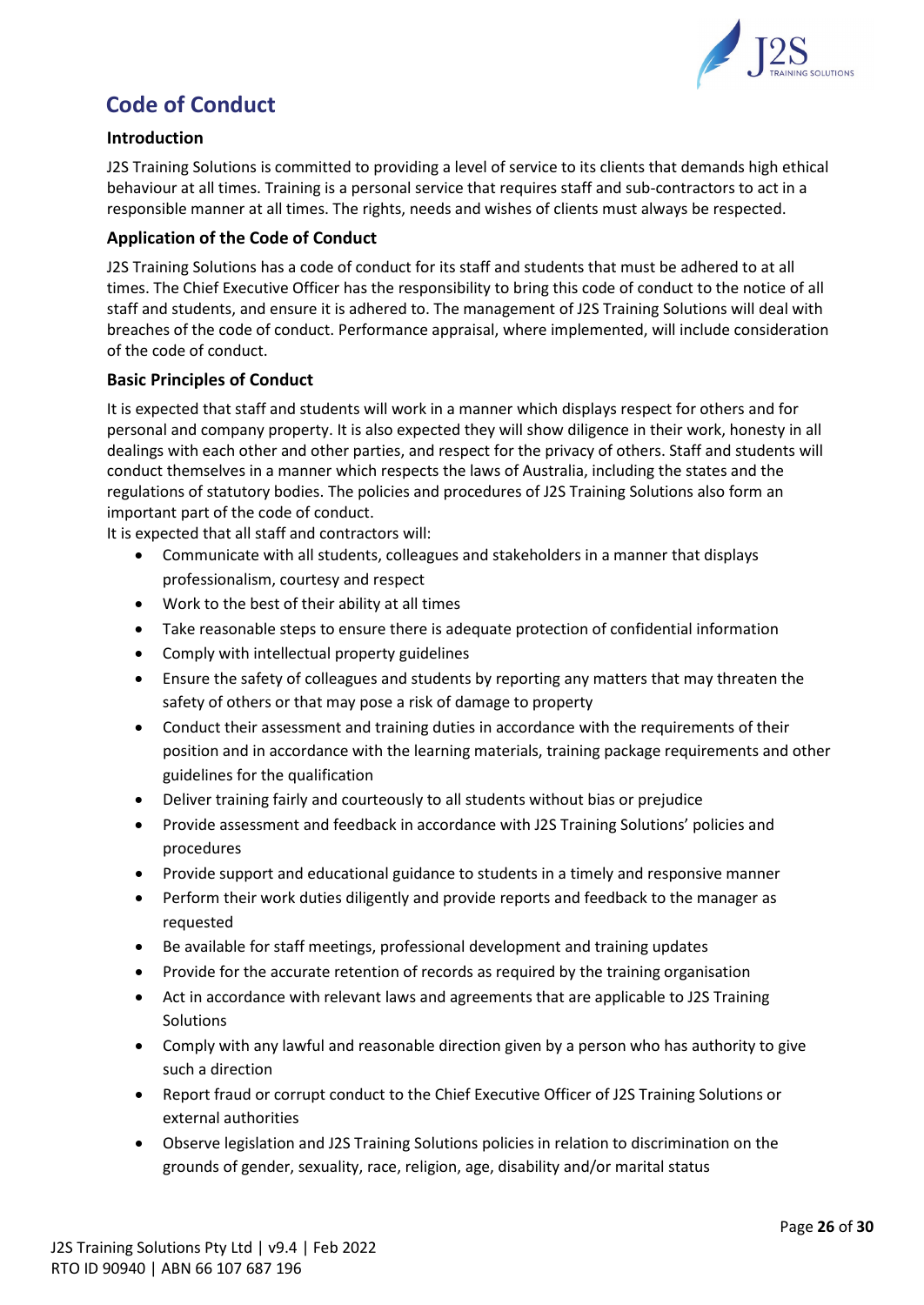

- Provide a safe workplace free from bullying and intimidation. If bullying is experienced or witnessed, it should be reported to Management of J2S Training Solutions as soon as possible
- Take reasonable steps to avoid any conflict of interest (actual, perceived or potential) in connection with the operation of J2S Training Solutions and its delivery of training
- Conflicts of interest, actual, perceived or potential, cannot always be avoided. Where this is the case, the Code of Conduct requires employees/subcontractors to disclose details of any material personal interest of the employee/contractor in connection with the operations of J2S Training Solutions and its training delivery.

# <span id="page-27-0"></span>**A trainer or assessor is expected to:**

- Be aware of current trends and practices in the industry in which they deliver
- Provide students with information about requirements for assessment in each unit or subject and give feedback to students about their progress
- Be prepared to negotiate assessments in recognition of the diverse needs of learners
- Refer to, and adhere to, the policies and procedures of J2S Training Solutions for all dealings with clients and stakeholders
- Keep clear and accurate records of all training and assessment and make them available to the Trainer Manager at any time
- Attend staff meetings and professional development, as required
- Maintain current knowledge of the Vocational Training Industry as it applies to trainers and assessors
- Report any issues arising through dealings with students or stakeholders that J2S Training Solutions should be aware of
- Monitor the currency of the Training Package that they work with to ensure delivery is compliant
- Not gain, or seek to gain, a benefit or an advantage from an employee, contractor or any other person associated with J2S Training Solutions.

# <span id="page-27-1"></span>**Students and Clients:**

In assisting with the provision of a conducive learning environment for all course participants, the following rights and responsibilities are to be observed by all students:

- Ensure arrival on time for any face-to-face teaching, to return by the stated times after breaks and not to leave early without prior notice and good reason
- Leave training facilities clean and tidy
- Ensure an understanding of the course or unit assessment requirements
- Check holidays, business commitments etc. do not clash with examinations
- Notify J2S Training Solutions of any change in address or personal details
- Maintain a high standard of behaviour whilst undertaking educational activities and refraining from any activities that may result in damage to property or unduly interfering with the comfort or convenience of other participants
- Refrain from behaviour that may disrupt or interfere with the teaching or learning of others
- Observe all safety, health and hygiene requirements, including appropriate dress, footwear and personal protective equipment
- Take responsibility to identify and tell staff about any individual learning needs they have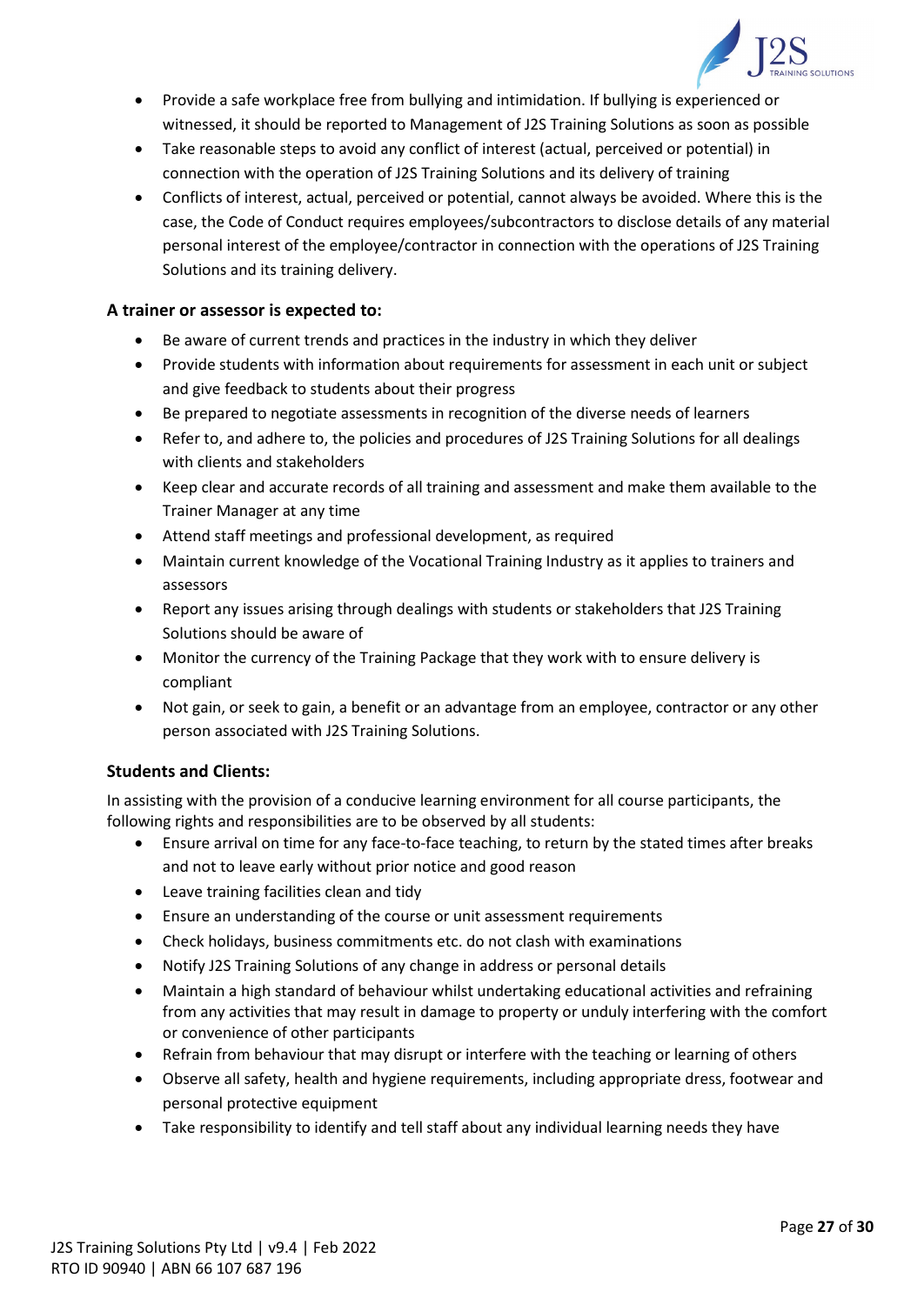

- Keep the trainer and coordinators informed of any difficulties that may be interfering with their learning or where they may need some extra assistance
- Check the assessment requirements for each subject including due dates and number of assignments
- Be aware of, and meet, the trainer's individual expectations in relation to submitting assignments, attendance, communication, negotiation and problem-solving strategies
- Be aware of, and comply with, the J2S Training Solutions' policies that may affect students
- Conduct themselves appropriately at all times whilst a student is with J2S Training Solutions.

# <span id="page-28-0"></span>**Unacceptable behaviour**

Unacceptable behaviour from J2S Training Solutions staff, contractors and students includes:

- Disobeying any reasonable direction by a management or J2S Training Solutions' approved representative (e.g. Trainer/Assessor)
- Discrimination, harassment and victimisation
- Bullying and intimidation. This includes malicious gossip, demeaning remarks or consistent sarcasm or spiteful comments directed at other individuals in the workplace or classroom. This includes comments or posts in social media that are aimed at colleagues, students or management
- Behaving in a manner that is disruptive or unacceptable. This includes yelling at another person, making threatening gestures or using offensive language (including swearing) that is inappropriate or may cause another person to feel unsafe, frightened or threatened
- Making racist or sexist comments
- Disrupting the workplace or classroom in a way that causes unnecessary stress or distress to others and reduces harmony within the workplace or classroom
- Viewing or distributing offensive material via the internet, email or other means
- Illegal use of drugs or alcohol
- Vandalism or causing willful damage to property of J2S Training Solutions or other organisations
- Endangering the safety of self or others.

All students who enrol with J2S Training Solutions are bound by J2S Training Solutions' policies and procedures and Code of Conduct. Any breaches to the policies, procedures and Code of Conduct are dealt with under J2S Training Solutions' Disciplinary Policy and Procedure, which each student must obey as a condition of their enrolment.

Students must follow all safety rules, directions and instructions given by any person acting on behalf of J2S Training Solutions. Where a threat or a risk is identified, this may result in a temporary exclusion from a class until the threat or risk is negated.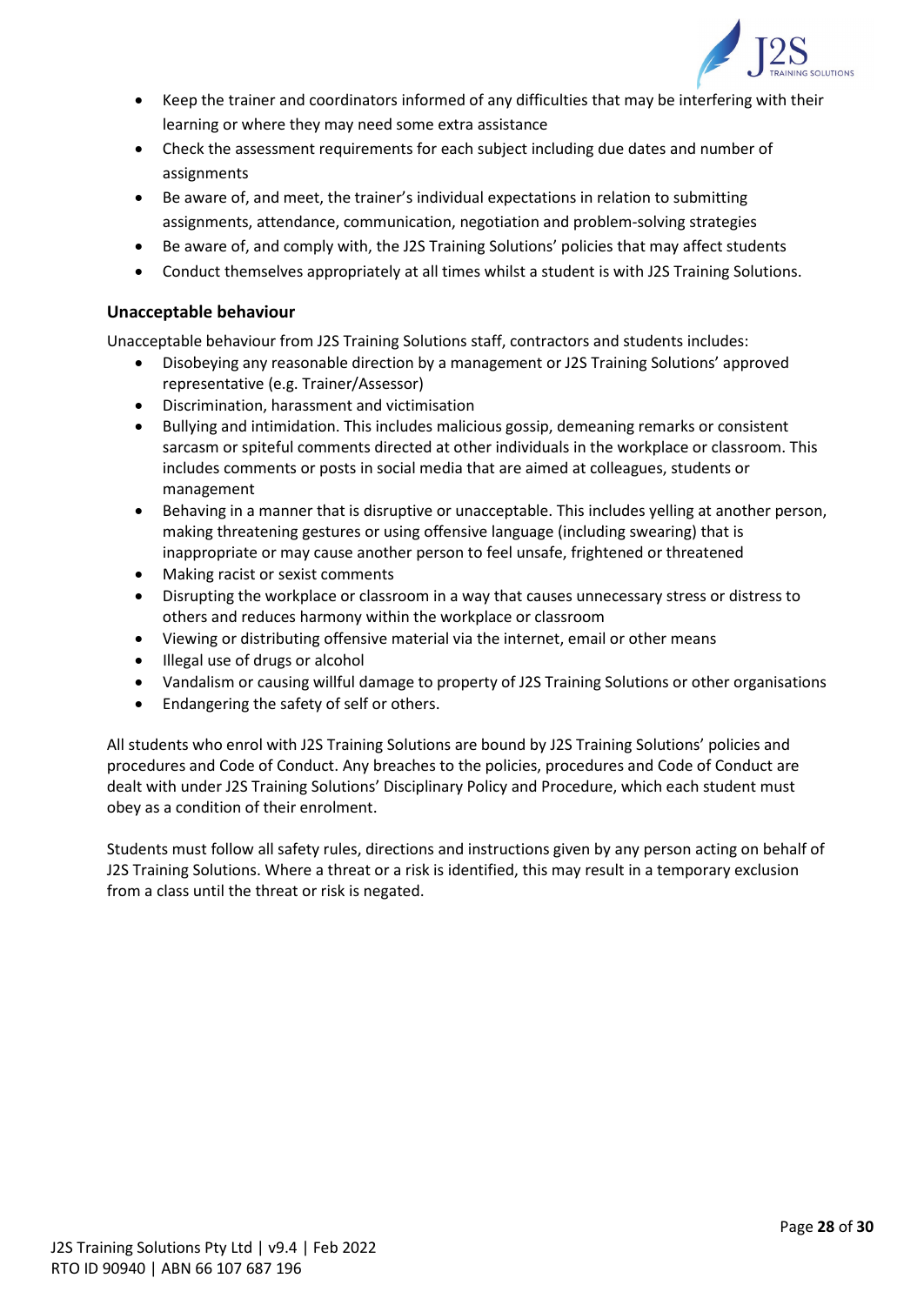

| National Legislation /<br><b>Regulator Act</b>                                | Link                                                                                                                                                                                                                    |
|-------------------------------------------------------------------------------|-------------------------------------------------------------------------------------------------------------------------------------------------------------------------------------------------------------------------|
| Age Discrimination Act 2004                                                   | https://www.ag.gov.au/RightsAndProtections/HumanRights/Pages/Australias-<br>Anti-Discrimination-Law.aspx                                                                                                                |
|                                                                               | For State/Territory specific information please select the relevant<br>State/Territory listed at the bottom of the above-mentioned page.                                                                                |
| Apprenticeship and Traineeship<br>Act 2001                                    | NSW - http://www.legislation.nsw.gov.au/maintop/view/inforce/act+80+20<br>$01 + cd + 0 + N$                                                                                                                             |
|                                                                               | QLD - https://www.legislation.qld.gov.au/LEGISLTN/CURRENT/F/FurtherEdT<br>rngA14.pdf                                                                                                                                    |
| <b>Competition and Consumer Act</b><br>2010                                   | https://www.legislation.gov.au/Series/C2004A00109                                                                                                                                                                       |
| Copyright Act 1968                                                            | https://www.legislation.gov.au/Series/C1968A00063                                                                                                                                                                       |
| Disability Discrimination Act<br>1992                                         | https://www.ag.gov.au/RightsAndProtections/HumanRights/Pages/<br><b>Australias-Anti- Discrimination-Law.aspx</b>                                                                                                        |
|                                                                               | For State/Territory specific information please select the relevant<br>State/Territory listed at the bottom of the above-mentioned page.                                                                                |
| Disability Standards for<br>Education 2005                                    | https://www.legislation.gov.au/Series/F2005L00767                                                                                                                                                                       |
| <b>Equal Employment Opportunity</b><br>(Commonwealth Authorities) Act<br>1987 | https://www.legislation.gov.au/Series/C2004A03429 For State/Territory specific<br>information please go to http://www.business.gov.au/business-<br>topics/employing-people/Pages/equal-employment-opportunity-and-anti- |
|                                                                               | discrimination.aspx and select the relevant State/Territory                                                                                                                                                             |
| <b>Fair Trading</b>                                                           | http://www.business.gov.au/business-topics/selling-products-and-services/fair-<br>trading/Pages/fair-trading-laws.aspx                                                                                                  |
|                                                                               | For State/Territory specific information please select the relevant<br>State/Territory listed at the bottom of the above-mentioned page                                                                                 |
| Freedom of Information Act<br>1982                                            | https://www.legislation.gov.au/Series/C2004A02562                                                                                                                                                                       |
| Freedom of Information<br>Amendment (Reform) Act 2010                         | https://www.legislation.gov.au/Series/C2010A00051                                                                                                                                                                       |
| <b>Higher Education Support Act</b><br>2003                                   | https://www.legislation.gov.au/Series/C2004A01234                                                                                                                                                                       |
| <b>National Vocational Education</b><br>and Training Regulator Act 2011       | https://www.comlaw.gov.au/Series/C2011A00012                                                                                                                                                                            |
| Privacy Act 1988                                                              | https://www.legislation.gov.au/Series/C2004A03712                                                                                                                                                                       |
| <b>Privacy Amendment (Enhancing</b><br>Privacy Protection) Act 2012           | https://www.legislation.gov.au/Series/C2012A00197                                                                                                                                                                       |
| Racial Discrimination Act 1975                                                | https://www.ag.gov.au/RightsAndProtections/HumanRights/Pages/A<br>ustralias-Anti- Discrimination-Law.aspx<br>For State/Territory specific information please select the relevant                                        |
|                                                                               | State/Territory listed at the bottom of the above-mentioned page.                                                                                                                                                       |